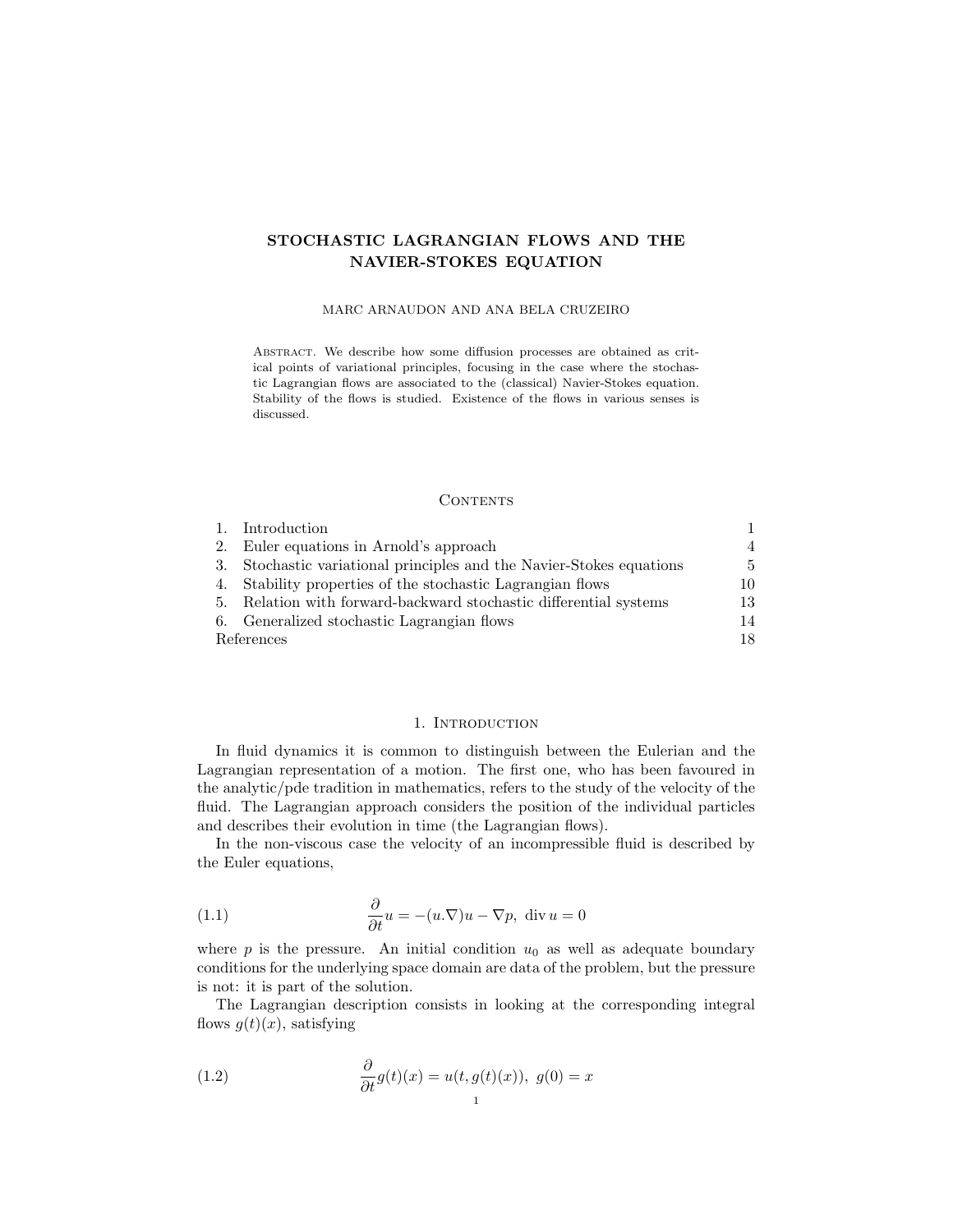The two approaches look at a first glance fairly equivalent but actually they are not. It is not always possible to derive one from the other since regularity of the velocity field is often very low. Also the behaviour of the velocity is in many respects totally different from the behaviour of the position: just as an example, the flow  $u(t, \cdot)$  is believed to be ergodic whereas  $g(t)(.)$  is not (c.f. [17]). The stability properties of the velocity fields are also quite independend of those of the Lagrangian flows (c.f. some examples in [32]).

Assuming everything is smooth enough and taking second time derivatives, we have,

$$
\frac{\partial^2}{\partial t^2}g = \left(\frac{\partial}{\partial t}u + (u.\nabla)u\right)(t,g)
$$

and therefore, by the Euler equations satisfied by the velocity  $u$ , the acceleration of the motion is a gradient. As such, it is, at every instant, orthogonal in the  $L^2$  sense to all vector fields with zero divergence. The space of such vector fields, if all objects are correctly defined, should be the tangent space of a "manifold" which consists of volume measure preserving maps, like the Lagrangian flows g. The statement that the acceleration is orthogonal to such manifold should mean that the motion is a geodesic.

To be more precise the Lagrangian flows  $g(t)(\cdot)$  are geodesics with respect to the (right-invariant) induced metric on the group of volume preserving diffeomorphisms of the underlying configuration manifold. This view was suggested by V. Arnold ([6]) and gave rise to many interesting developments, in particular to the study of the stability of the motion (i.e. the evolution in time of the distance between particles) through the geometry of the group ([7]). The study of the geometry of the (infinite-dimensional) group of diffeomorphisms and the existence of the geodesic was carried out in [20].

Geodesics are minima of lenght and there is, indeed, a variational principle associated to Euler equations. Let us consider the configuration space to be flat and without boundary, for simplicity. The Lagrangian flows  $q(t)$ , with  $t \in [0, T]$ , can be characterized as critical paths for the action functional

(1.3) 
$$
S[g] = \frac{1}{2} \int_0^T \int |\dot{g}(t)(x)|^2 dx dt = \frac{1}{2} \int_0^T ||\dot{g}(t)||_{L^2}^2 dt
$$

where  $\dot{g}$  denotes the derivative in time of  $g$ . Namely, they are critical points with respect to the  $L^2$  metric on the underlying space.

Writing  $L(g, \dot{g}, t) = \frac{1}{2} ||\dot{g}(t)||^2_{L^2(dx)}$  for the Lagrangian, it is indeed easy to check that the Euler-Lagrange equations

$$
\frac{d}{dt}(\frac{\partial L}{\partial \dot{g}}) - \frac{\partial L}{\partial g} = 0
$$

read here

$$
\frac{d}{dt}[\dot{g}(t)] = 0
$$

which is, formally, Euler equation (in the weak  $L^2$  sense). In the incompressible case we have to add in the right of both equations  $-\nabla p(t)$ , where  $p(t)$  is the pressure at time t, specified a posteriori.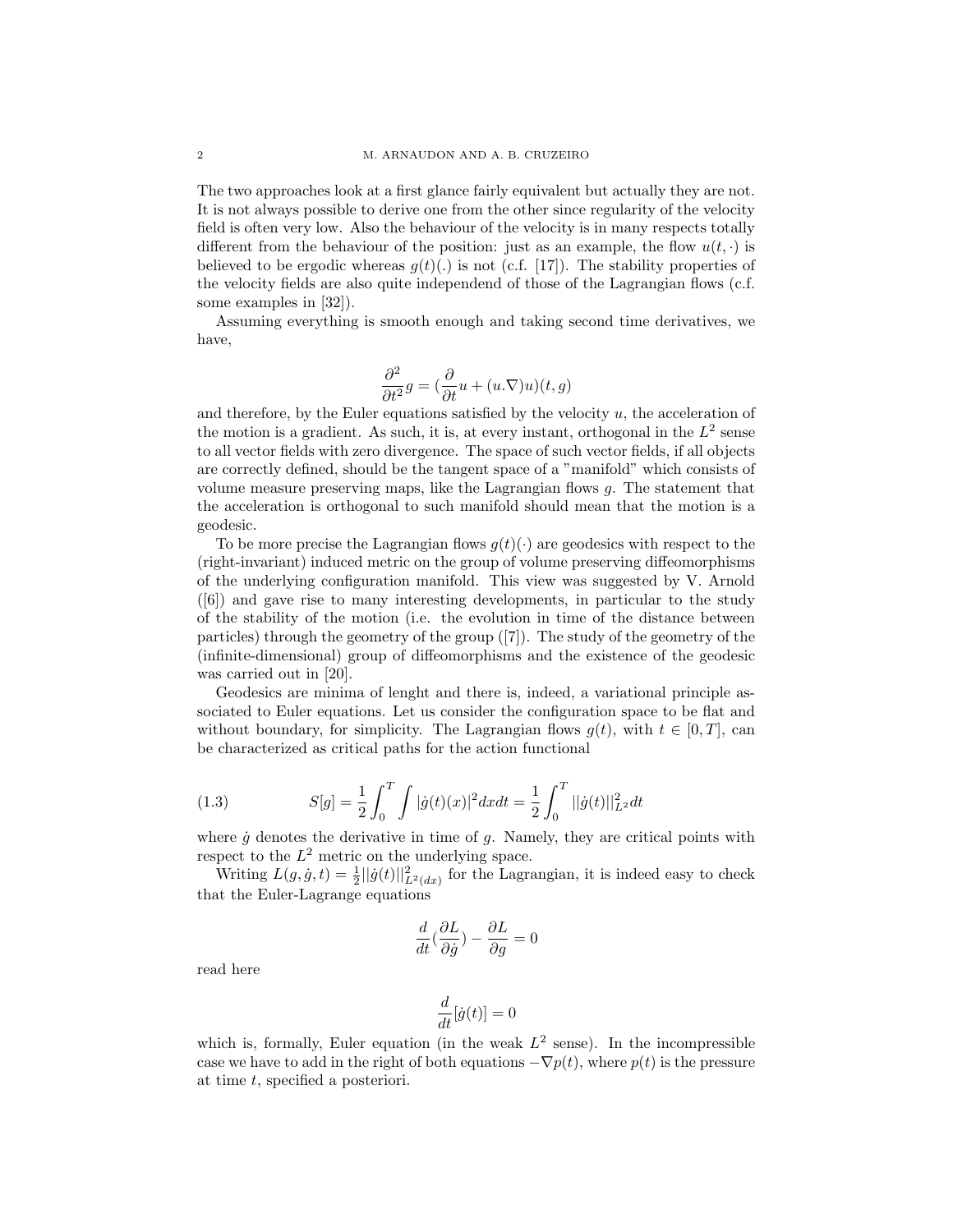Euler's fluid equations are a special case of Lagrangian systems treated in Geometric Mechanics via variational principles in general Lie groups ([31], [25]).

Replacing the deterministic paths  $g(t)$  by suitable semimartingales and defining the Lagrangian on the drift of those semimartingales, this drift playing the rôle of the time derivative of this processes which is no longer well defined without a conditional expectation, one can construct a similar framework for Navier-Stokes equations. The critical paths for the action will be diffusions whose drift satisfies these equations. The approach is non perturbative, since the equations describing the velocity of the fluid are still the deterministic ones, as expected, but the position, described by the Lagrangian paths, becomes random. This is an alternative way to describe the motion of particles, which can be justified by a stochastic least action principle.

This stochastic variational principle for Navier-Stokes equations was proved in the case where the configuration space is the two-dimensional flat torus in [14] and later generalized to compact Riemannian manifolds in [3]. The origin of the ideas behind such stochastic variational principles can be found in early works such as [33] and [35]. An analogous stochastic least action principle was derived in [21]. Here the author uses backward instead of forward semimartingales and the variations, unlike ours, are assumed to be of bounded variation.

Actually stochastic Lagrangian variational principles have been initially motivated by quantum mechanics and its Feynman's path integral approach as well as stochastic optimal control problems. We refer to [13] for the first perspective and to [24] as well as to the work of J. M. Bismut [9] for the second.

Our stochastic variational principles in fluid dynamics generalizes to the viscous case Arnold's characterization of Euler's equation for ideal fluids as geodesics on the group of volume-preserving diffeomorphisms. The same kind of stochastic variational principles can be derived on general Lie groups: this is the content of reference [1].

Let us also mention that, originated in Bismut's "mécanique aléatoire" ([9]) a different kind of stochastic generalization or, more precisely, a random perturbation of geometric mechanics has been developed in [11].

Many examples of deterministic Euler-Arnold geodesics, namely geodesics on a Lie group equipped with an invariant metric, have been studied. They include not only Euler but also many interesting equations such as Camassa-Holm or Kortewegde Vries, formulated in infinite-dimensional Lie groups with suitable metrics. For a survey of this subject we refer to [26]. In principle one can expect to have random counterparts of all such geodesics.

We observe that stochastic Lagrangian flows associated with Navier-Stokes equations such as the ones we study here also appear in representation formulae in the work of Constantin and collaborators ([15], [16]).

It is a natural question to ask how to prove existence of the stochastic Lagrangian flows. One possible way is via their characterization through forward-backward stochastic systems, a subject we are currently investigating. Another is to consider a weaker formulation of the variational problem, in the line of Monge-Kantorovich problems.

After briefly recalling in section 2 some aspects of the geometry of the diffeomorphisms group and the description of (deterministic) Lagrangian Euler flows as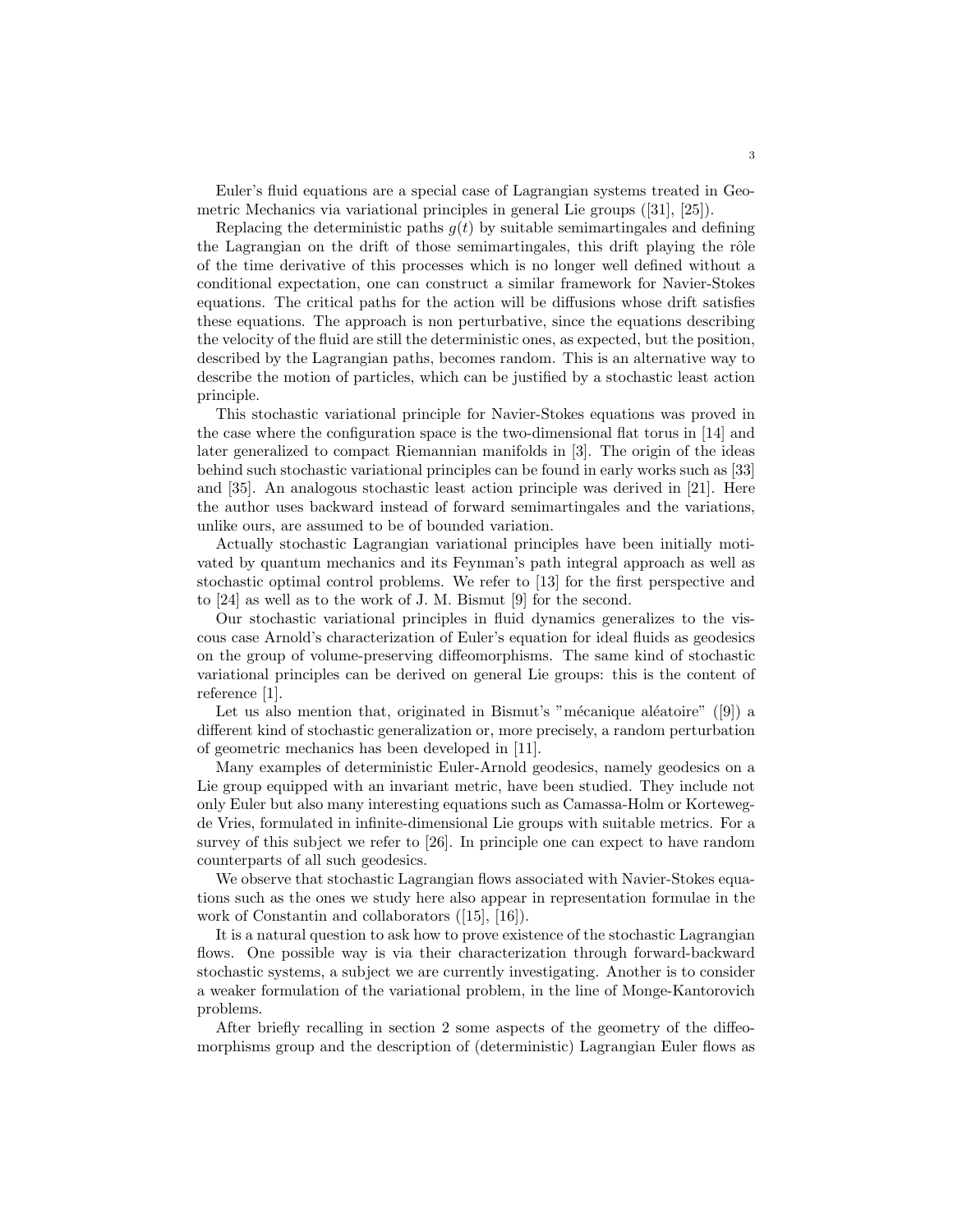geodesics according to V. Arnold, we introduce the stochastic variational principles and the corresponding stochastic Lagrangian flows in section 3. Their stability properties are presented in the next paragraph. We consider the case where the configuration space is the two-dimensional torus in order to simplify the exposition and to concentrate on the main ideas rather than in the more technical geometrical aspects. In section 5 we give an alternative description of the flows using forward-backward stochastic differential equations. Finally, in the last section, we consider a generalization of this notion, in the spirit of Brenier's generalized flows, that allows to tackle the problem of existence in a weaker sense.

#### 2. Euler equations in Arnold's approach

Let  $M$  be a compact Riemannian manifold without boundary (starting from the next section we shall specifically consider the case of the two-dimensional flat torus) and denote by  $dx$  its volume measure. Consider the space

(2.1) 
$$
G^{s}(M) = \{ g \in H^{s}(M; M) : g \text{ bijective}, g^{-1} \in H^{s}(M; M) \}
$$

where  $H<sup>s</sup>$  is the Sobolev space of order s. If d is the dimension of the manifold M and  $s > \frac{d}{2} + 1$ , then by Sobolev imbedding theorems the maps in  $G<sup>s</sup>$  are diffeomorphisms and  $G<sup>s</sup>$  is a (infinite-dimensional) Hilbert manifold, which is locally diffeomorphic to

$$
H_g^s(M) = \{ X \in H^s(M; TM) : \pi \circ X = g \}
$$

where TM stands for the tangent space of M and  $\pi : TM \to M$  for the canonical projection. A chart at  $g, \phi: H_g^s(M) \to G^s(M)$  is defined by  $\phi(X)(\cdot) = \exp \circ X(\cdot)$ , where exp is the exponential map in the manifold M. Also  $G<sup>s</sup>(M)$  is a topological group for the composition of maps (not quite a Lie group because left composition is not a smooth operation).

The tangent space at the identity of the group  $(e(x) = x)$  can be identified with the space  $\mathscr{G}(M) = H_e^s(M)$ , consisting of the vector fields on M which are  $H^s$ regular. On  $G<sup>s</sup>(M)$  we consider the  $L<sup>2</sup>$  Riemannian metric defined as

(2.2) 
$$
\langle X_g, Y_g \rangle_{L^2} = \int_M (X_g(x).Y_g(x))_{g(x)} dx
$$

with  $g \in G^{s}(M), X, Y \in T_g(G^{s}(M)) \equiv H_g^{s}(TM)$ . Here dx denotes integration with respect to the volume measure. Note that the metric does not coincide with the one that defines the topology (this is called a weak Riemannian structure in [20]).

The abovementioned spaces are suitable to formulate Burger's equation, for example, but not good enough to consider imcompressible equations such as Euler or Navier-Stokes. For these we need to restrict ourselves to volume-preserving maps. The volume-preserving counterparts of the abovementioned spaces are

(2.3) 
$$
G_V^s(M) = \{ g \in G^s(M) : \int f(g(x))dx = \int f(x)dx \,\forall f \}
$$

(2.4) 
$$
\mathcal{G}_V^s(M) = \{ X \in G^s(M) : \text{div } X = 0 \}
$$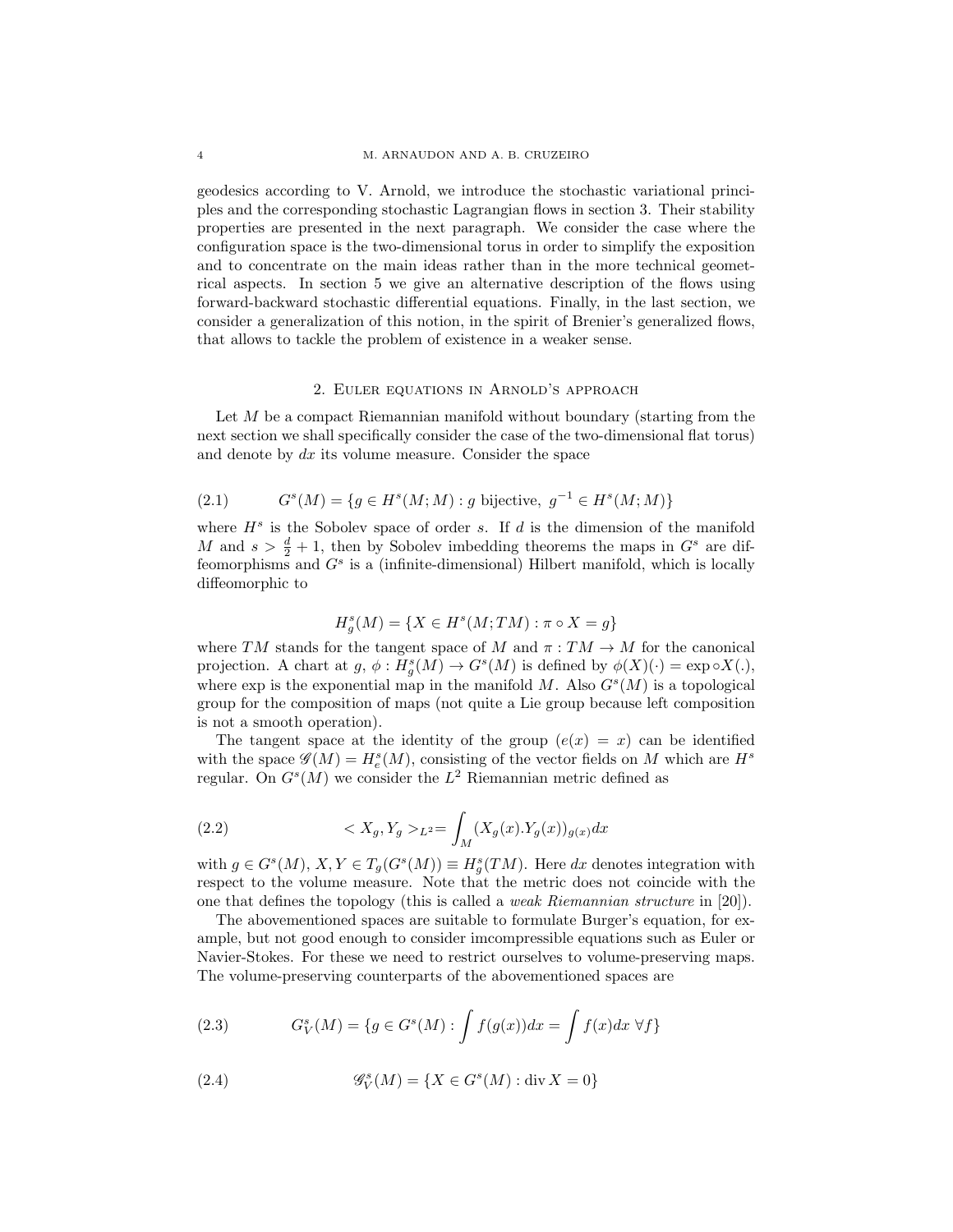$$
(H_V^s)_{g}(M) = \{ X \in H_g^s(M) : \text{div}\, X = 0 \}
$$

One can study these structures either directly or by regarding  $G_V^s$  as a submanifold of  $G^s$ .

A right invariant Levi-Civita connection  $\nabla^0$  with respect to the  $L^2$  metric, such that

$$
\nabla^0_X Y = P_e(\nabla_X Y) \ \forall X, Y \in \mathscr{G}_V
$$

can be defined, where  $\nabla$  is the Levi-Civita connection on M and  $P_e$  is the orthogonal projection in the Hodge decomposition

$$
Hs(TM) = \text{div}^{-1}(\{0\}) \oplus grad Hs+1(M)
$$

In the case where M is the two-dimensional torus  $\mathbb{T}^2 \simeq [0, 2\pi] \times [0, 2\pi]$ , we shall endow the tangent spaces  $\mathscr{G}_{V}^{s}(\mathbb{T}^{2})$  with orthogonal basis (c.f. [17] for higher dimensional torus). For this, let  $\tilde{\mathbb{Z}}^2 = \{k = (k_1, k_2) \in \mathbb{Z}^2 : k_1 > 0 \text{ or } k_1 = 0, k_2 > 0\}.$ We consider the vector fields  $\{A_0, B_0, A_k, B_k, k \in \tilde{T}^2\}$  defined as

$$
A_0 \equiv (1,0), \ B_0 \equiv (0,1)
$$

(2.5) 
$$
A_k(\theta) = (k_2, -k_1)\cos(k.\theta), B_k(\theta) = (k_2, -k_1)\sin(k.\theta)
$$

where  $k.\theta = k_1 \theta_1 + k_2 \theta_2, \theta \in \mathbb{T}^2$ .

Multiplying the vector fields by suitable renormalization constants we can obtain orthonormal basis of  $\mathscr{G}_{V}^{s}(\mathbb{T}^{2})$ .

In [20] a detailed study of the geometry of diffeomorphisms groups was presented.

Ebin and Marsden proved that geodesics are locally well defined in  $G_V^s$  (up to a time that does not depend on the value of s), provided the initial velocities are regular enough (and satisfy some extra topological condition).

Such geodesics are the *Lagrangian Euler flows*; more precisely,  $g(t)$  is a geodesic in  $G_V^s$ , with  $s > \frac{d}{2}$  if and only if  $u(t) = \dot{g}(t) \circ g^{-1}(t)$  satisfies (in the classical sense) the equation,

$$
\frac{\partial}{\partial t}u(t)=-(u.\nabla)u(t)-\nabla p(t)
$$

for some function p, together with the conditions div  $u = 0$  and given initial condition  $u_0 \in H^s$ .

#### 3. Stochastic variational principles and the Navier-Stokes equations

As mentioned before, from now on we restrict ourselves to the case of a flat compact manifold, namely the two-dimensional torus  $\mathbb{T}^2$ .

#### **3.1.** Stochastic variational principles.

Let us start with a formal computation. Consider the simplest possible vector fields in  $\mathscr{G}_{V}^{s}(\mathbb{T}^{2})$ , namely the constant ones  $A_{0}$ ,  $B_{0}$ . Let  $W(t) = W^{1}(t)A_{0} + W^{2}(t)B_{0}$ be the canonical Brownian motion  $(W^1, W^2$  are real-valued i.i.d. Brownian motions).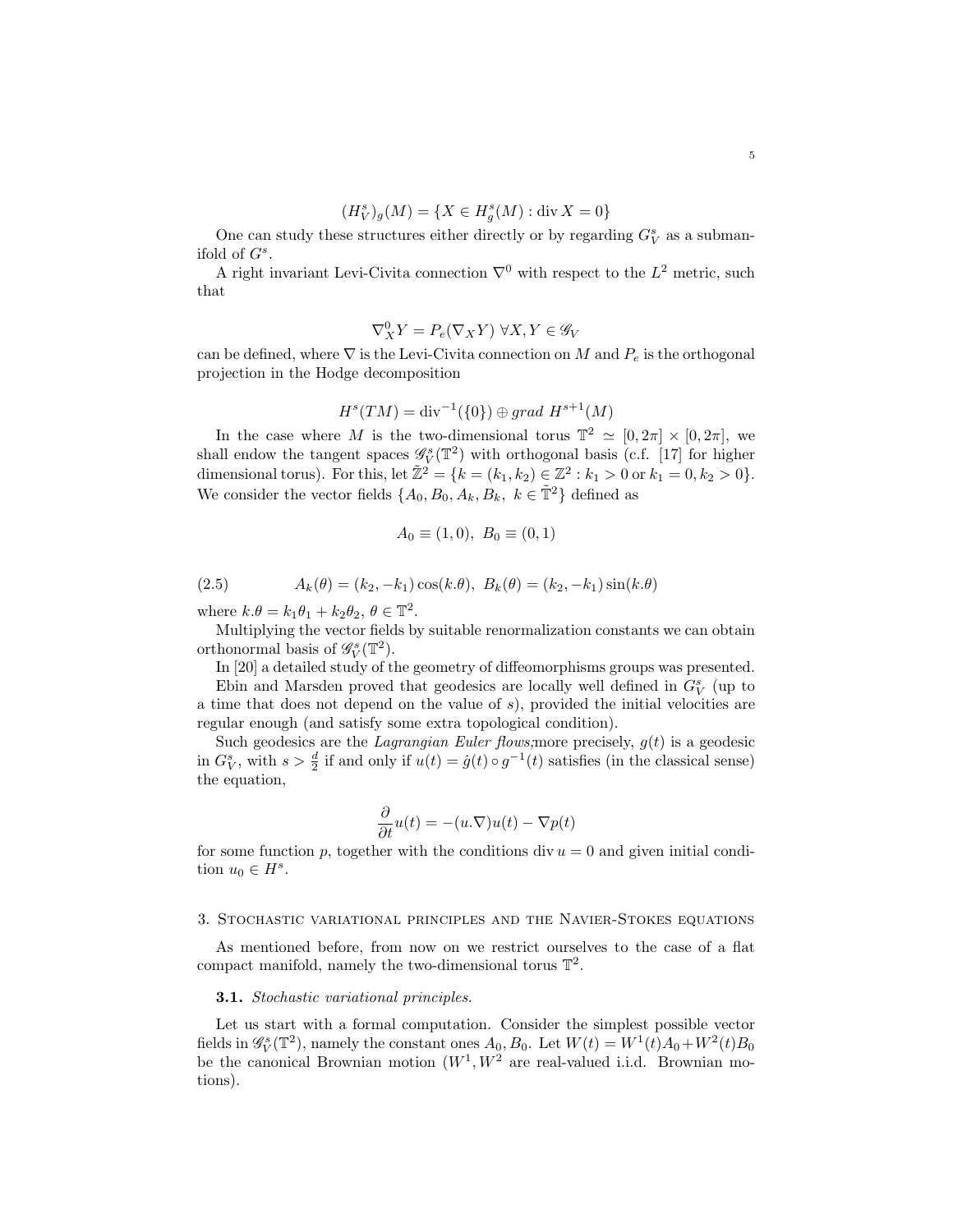For a time dependent vector field on the torus  $u(t, \cdot)$  such that div  $u(t, \cdot) = 0 \forall t \in$  $[0, T]$  and for a constant  $\nu > 0$ , let  $g^u$  be the solution of the stochastic differential equation

(3.1) 
$$
dg_t^u(\theta) = \sqrt{2\nu}dW_t + u(t, g_t^u(\theta))dt
$$

with  $g_0^u(\theta) = \theta, t \in [0, T].$ 

The measure  $d\theta$  is invariant for these processes, namely we have, for every function  $f$ ,

(3.2) 
$$
\int f(g_t^u(\theta))d\theta = \int f(\theta)d\theta
$$

For a general semimartingale  $\xi$  with values on  $\mathbb{T}^2$ ,

$$
d\xi_t(\theta) = \sigma_t(\theta)dW_t + y_t(\theta)
$$

with the same invariance property  $(3.2)$ , define the functional

$$
S[\xi] = \frac{1}{2}E \int_0^T \int |y_t(\theta)|^2 d\theta dt
$$

and compute S on the diffusions  $g^u$ . We are interested in derivating  $S[g^u]$ , in the sense that we want to consider variations of the paths  $g^u$  for which the functional above is still well defined. Take the exponential type functions

$$
e_t(\epsilon v)(\theta) = \theta + \epsilon \int_0^t \dot{v}(s, e_s(\epsilon v)(\theta))ds
$$

with  $\epsilon > 0$  and where  $v(t, \cdot)$  is a time dependent vector field such that  $v(0) =$  $v(T) = 0$  and div  $v(t, \cdot) = 0$  for every  $t \in [0, T]$ .

Notice that, up to the first order in  $\epsilon$  we have  $e_t(\epsilon v)(\theta) \simeq \theta + \epsilon v(t, \theta)$ .

The variations of the paths  $g^u(t)$  will be defined by left composition:

$$
g_t^{u,\epsilon} = e_t(\epsilon v) \circ g^u(t)
$$

We have,

$$
dg_t^{u,\epsilon} = \nabla e_t(\epsilon v)(g_t^{u,\epsilon})\sqrt{2\nu}dW_t + [\dot{e}_t(\epsilon v) + (u.\nabla)e_t(\epsilon v) + \nu \Delta e_t(\epsilon v)](g_t^{u,\epsilon})]dt
$$

and therefore,

$$
\frac{d}{d\epsilon}|_{\epsilon=0}S[g_t^{u,\epsilon}] = E\int_0^T \int \left(u(t,\theta)\cdot[\dot{v} + (u.\nabla)v + \nu \Delta v]\right)(t,g_t^u)dt d\theta
$$

Because of the invariance of the volume measure on the torus we also have

$$
\frac{d}{d\epsilon}|_{\epsilon=0}S[g_t^{u,\epsilon}] = \int_0^T \int \left(u.[\dot{v} + (u.\nabla)v + \nu \Delta v]\right)(t,\theta)dt d\theta
$$

$$
= -\int_0^T \int \left([ \dot{u} + (u.\nabla)u - \nu \Delta u].v \right) dt d\theta
$$

where we have used integration by parts and the assumptions div  $u = 0$  as well as  $v(0) = v(T) = 0.$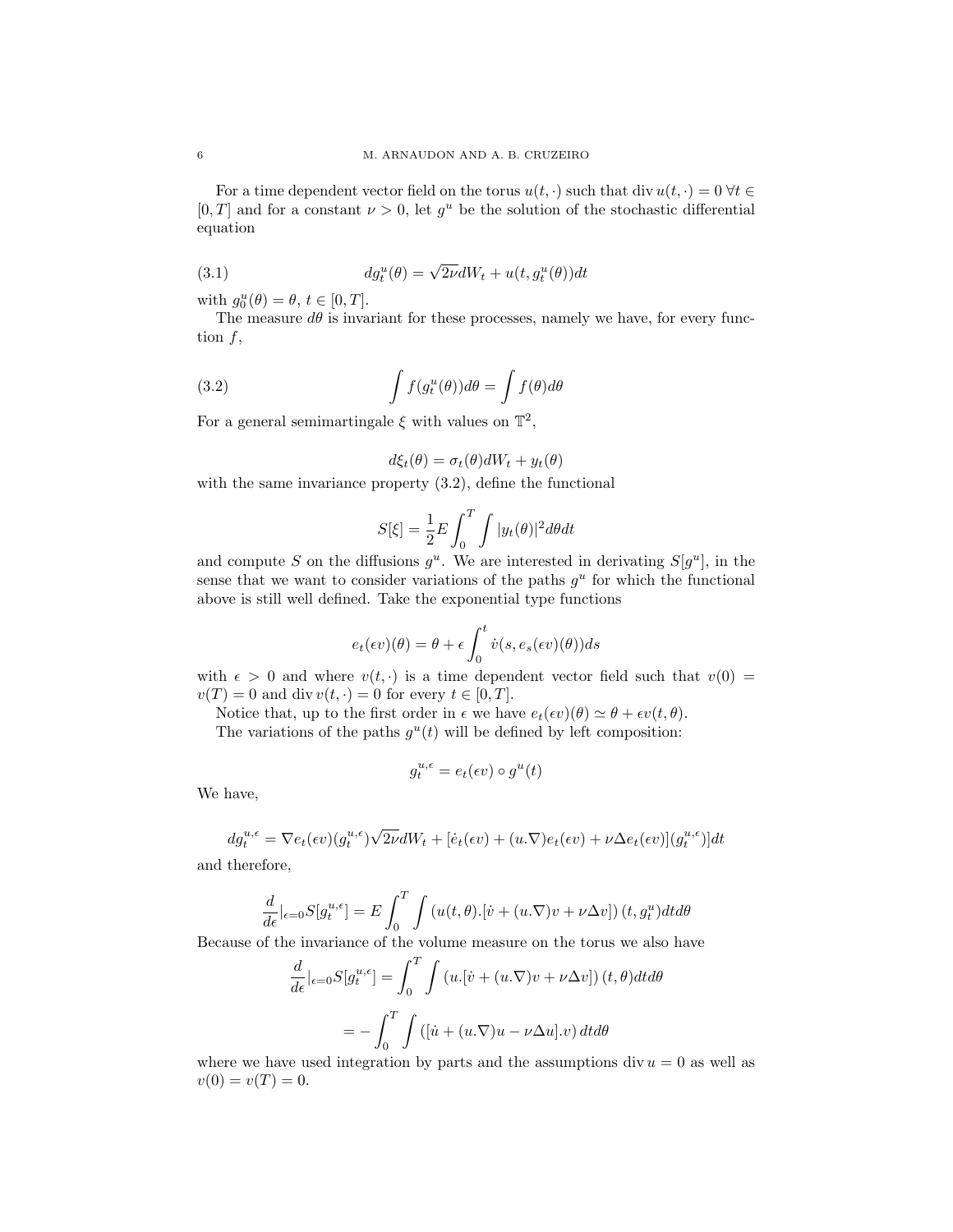We conclude that the derivative of the action functional  $S$  when we consider the variations above is zero (the process  $g_t^u$  is critical for S) if and only if the vector field  $u(t, \cdot)$  solves Navier-Stokes equations in the  $L^2$  weak sense.

**3.2.** Brownian motions on the group of measure-preserving diffeomorphisms.

We are going to formulate the last statement in a more rigorous way and considering critical processes driven by more general diffusion coefficients.

We consider a Brownian motion with values in  $\mathcal{G}_{V}^{s}(\mathbb{T}^{2})$  of the form,

(3.3) 
$$
dx(t) = \sum_{\tilde{Z}^2 \cup \{0\}} \lambda_k(A_k(\theta) dW_k^1(t) + B_k(\theta) dW_k^2(t))
$$

We can choose for example  $\lambda_k = \frac{1}{|k|^{s+1}}$  where  $|k| = \sqrt{k_1^2 + k_2^2}$ , but for our purposes, we can simply take a finite number of  $\lambda_k.$ 

This Brownian motion induce on the group  $G_V^s$  the processes g satisfying the following Stratonovich stochastic differential equation,

(3.4) 
$$
dg(t) = (\circ dx(t))g(t), \ g(0) = e
$$

More explicitly, for  $i = 1, 2$ ,

$$
dg^{i}(t)(\theta)=\sum_{k\in\mathbb{Z}^{2}\cup\{0\}}\lambda_{k}(A^{i}_{k}(g(t)(\theta))\circ dW^{1}_{k}(t)+B^{i}_{k}(g(t)(\theta))\circ dW^{2}_{k}(t))
$$

with  $g(t)(\theta) = \theta$ .

The regularity of the process g as a function of the space variable  $\theta$  depends on the chosen coefficients  $\lambda_k$  (c.f. [30] and [14]). If we chose a finite number of such coefficients, from the classical theory of stochastic flows  $([28])$ ,  $g(t)$  will be well defined as a stochastic flow of diffeomorphisms.

Two important properties of the process  $g$  are the following

**Proposition 3.1.** The Stratonovich differentiation in  $(3.4)$  coincides with the Itô one.

## Proof.

Since, for each  $k$ ,

$$
d(A_k^1(g(t)) = (\partial_1 A_k^1(g(t)) \circ dg^1(t) + (\partial_2 A_k^1(g(t)) \circ dg^2(t))
$$
  
= 
$$
\sum_m \lambda_m(\partial_1 A_k^1(g(t)) [A_m^1(g(t)) \circ dW_m^1(t) + B_m^1(g(t)) \circ dW_m^2(t)]
$$
  
+ 
$$
\sum_m \lambda_m(\partial_2 A_k^2(g(t)) [A_m^2(g(t)) \circ dW_m^1(t) + B_m^2(g(t)) \circ dW_m^2(t)],
$$

we have

$$
d(A_k^1(g(t)).dW_k^1(t) = \lambda_k[(\partial_1 A_k^1(g(t))A_k^1(g(t)) + \partial_2 A_k^1(g(t))A_k^2(g(t))]dt
$$

 $= \lambda_k [-(k_2)^2 k_1 \sin(k.\theta) \cos(k.\theta) + (k_2)^2 k_1 \sin(k.\theta) \cos(k.\theta)] dt = 0$ All other Itô contraction terms can be shown to vanish in a similar way.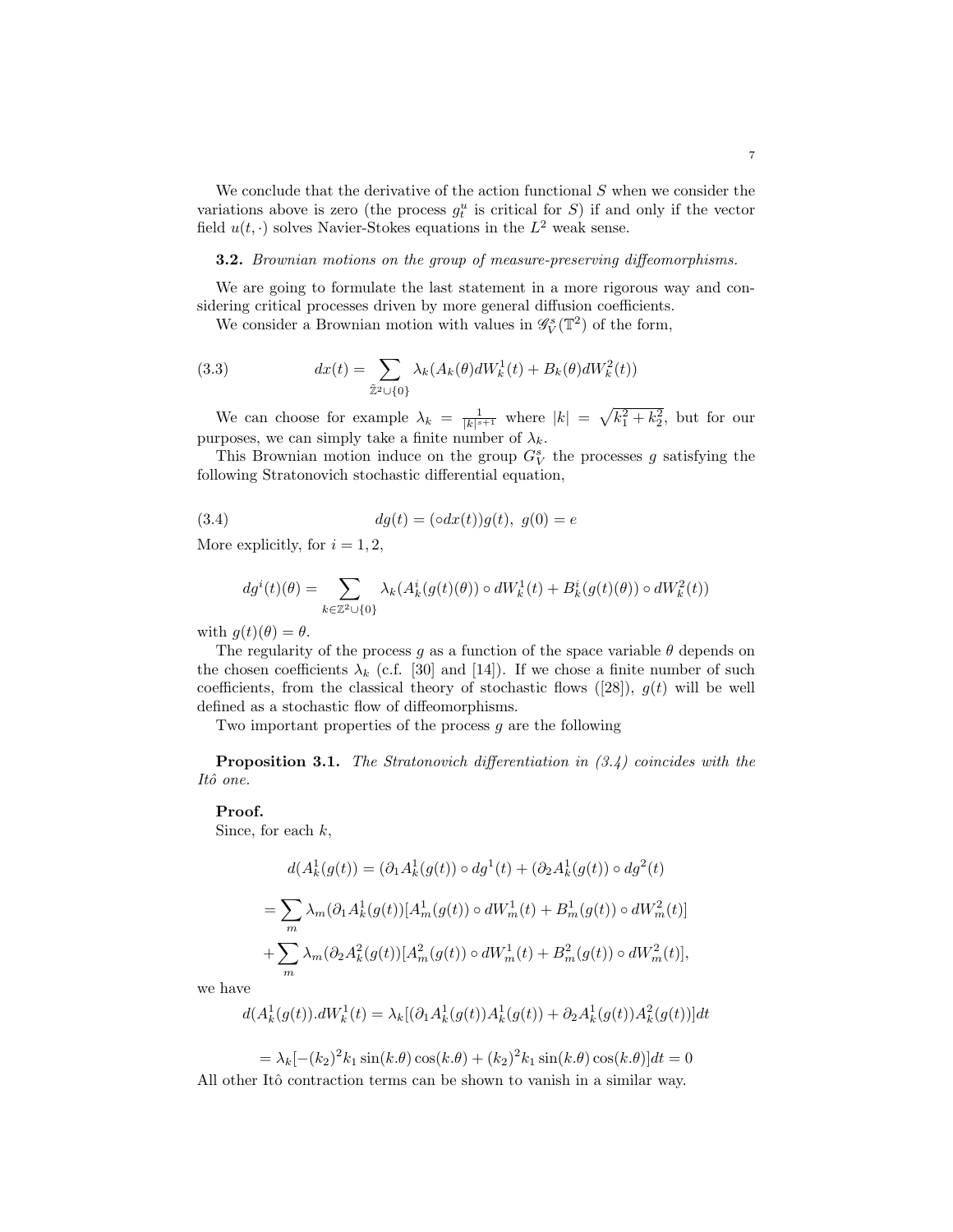**Proposition 3.2.** When computed on functionals of the form  $F(g)(\theta) =$  $f(g(\theta)), f \in C^2(\mathbb{T}^2)$ , the generator  $\mathscr L$  of the process g coincides with the Laplacian multiplied by a constant. More precisely,

$$
\mathscr{L}(F)(g)(\theta)=c\Delta f(\theta)
$$

with  $c = \frac{1}{2} \sum_{k} \lambda_k ((k_1)^2 + 1)$ 

### Proof.

Explicit computation (c.f. [14], Theorem 2.2).

From now on we shall consider the coefficients of the Brownian motion to be such that  $c = 1$ .

# **3.3.** Stochastic differential equations on the diffeomorphisms group.

Let  $u(t)(\cdot), t \in [0,T]$  be a time-dependent vector field on the torus  $\mathbb{T}^2$  such  $\text{div } u(t) = 0$  for all t. We want to consider the following stochastic differential equations

(3.5) 
$$
dg_u(t)(\theta) = (\sqrt{2\nu} \circ dx(t) + u(t)dt)(g_u(\theta)), g_u(0)(\theta) = \theta
$$

The generator of the diffusion  $g_u$  satisfies

$$
\mathcal{L}_u(F)(g)(\theta) = \nu \Delta f(\theta) + (u.\nabla f)(\theta)
$$

for  $F(g)(\theta) = f(g(\theta)), f \in C^2$ .

The existence and regularity properties of the flows  $g_u$  depend on the regularity of the drift  $u$ . In the recent years much attention has been given to the construction of solutions of stochastic differential equations with non-regular drifts, both in the weak and in the strong sense. References [27], [23] or [22] are just a few examples of works on this subject.

In [14] we proved the existence of weak solution  $g_u$  with values in  $G_V^0(\mathbb{T}^2)$  for the s.d.e. above when  $u \in L^2([0,T]; \mathscr{G}_V^0(\mathbb{T}^2))$ . We will come back to regularity questions in section 6, but for now we assume that the vector fields  $u$  are smooth.

#### **3.3.** Stochastic variational principle on the diffeomorphisms group.

Denote by  $\mathscr P$  the set of  $G_V^0(\mathbb{T}^2)$ -valued semimartingales  $g(t)$  such that  $g(0) = e$ and consider, for a functional defined on  $G_V^0$  the mean time derivative

(3.6) 
$$
D_t F(g(t)) = \lim_{\epsilon \to 0} \frac{1}{\epsilon} E_t(F(g(t + \epsilon)) - F(g(t))
$$

where  $E_t$  denotes conditional expectation with respect to the filtration generated by  $\{g(\tau), \tau \in [0, t]\}.$ 

Let

 $\mathscr{H} = \{v \in C^1([0,T]; \mathscr{G}_V^0), v \text{ smooth in the space variable}, v(0)(\cdot) = v(T)(\cdot) = 0\}$ 

As explained before, we consider the solutions of the ordinary differential equation driven by  $\dot{v}(t)(.)$ , namely

(3.7) 
$$
\frac{d}{dt}e_t(v) = \dot{v}(t, e_t(v)), \ e_0(v) = e
$$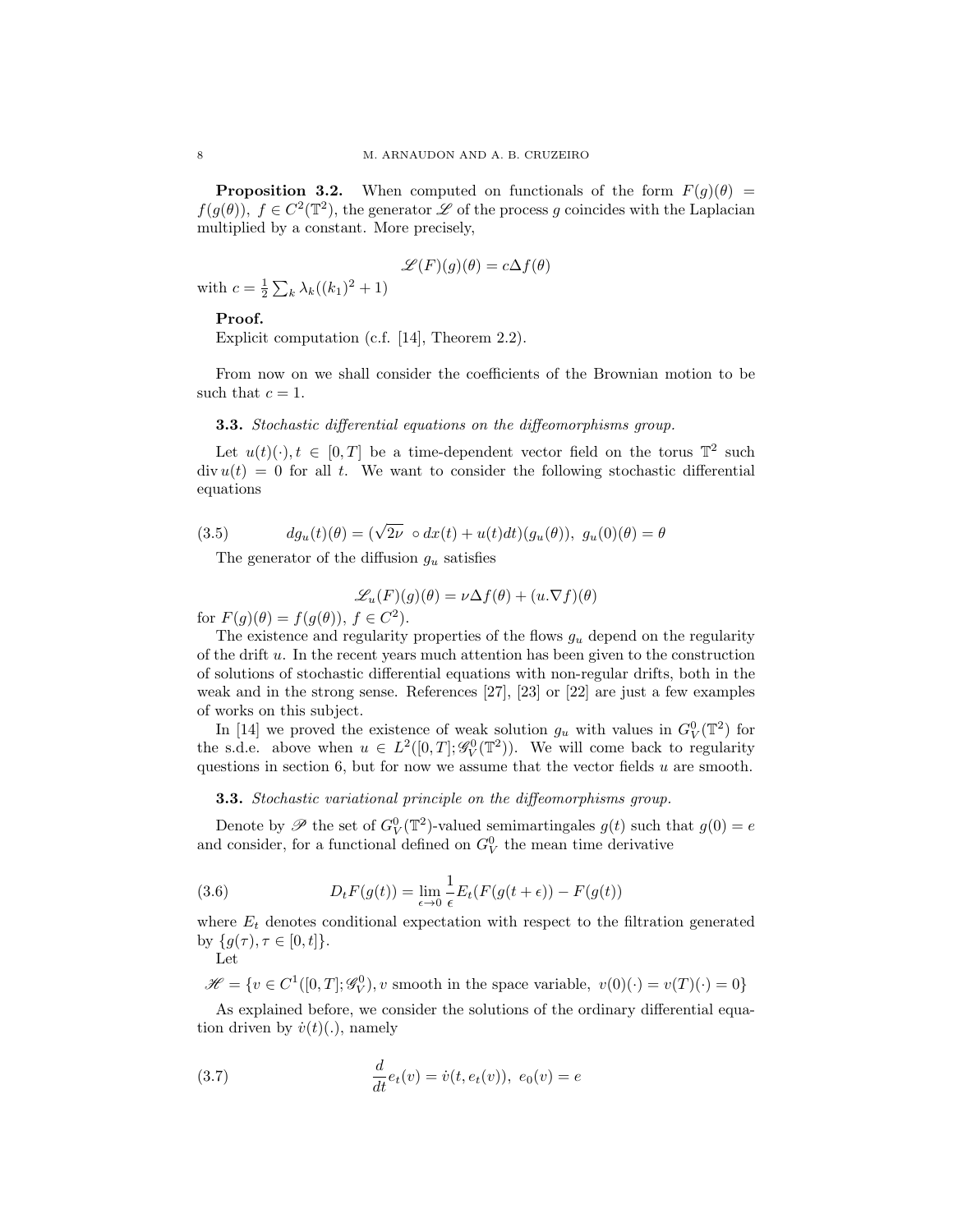For all  $v \in \mathcal{H}$ , if  $g \in \mathcal{P}$  we have  $e_t(v)$ og  $(t) \in \mathcal{P}$ .

Let S is a functional defined on  $\mathscr P$  with values in R. We define its left and right derivatives in the direction  $h(\cdot) = e(v)$  at a process  $g \in \mathscr{P}$  respectively, by

$$
(D_L)_h J[g] = \frac{d}{d\epsilon}|_{\epsilon=0} S[ (e.(\epsilon v)) \circ g(\cdot)]
$$

$$
(D_R)_h J[g] = \frac{d}{d\epsilon}|_{\epsilon=0} S[g(\cdot) \circ e.(\epsilon v)]
$$

A process  $g \in \mathscr{P}$  wil be called a *critical point* of the functional S if

$$
(D_L)_h S[g] = (D_R)_h S[g] = 0, \ \forall h = e.(v)
$$

The action functional defined by the stochastic kinetic energy is the following:

(3.8) 
$$
S[g] = \frac{1}{2}E \int_0^T \left(\int_{\mathbb{T}^2} |D_t g_u(t)(\theta)|^2 d\theta\right) dt
$$

Note that if  $\nu = 0$  the paths g are deterministic and the stochastic kinetic energy functional reduces to the classical one.

Then we have the following

**Theorem 3.3.** ([14], [3]) Let  $(t, \theta) \mapsto u(t, \theta)$  be a smooth time dependent divergence-free vector field on  $\mathbb{T}^2$ , defined on  $[0,T] \times \mathbb{T}^2$ . Let  $g_u(t)$  be a stochastic awergence-free vector field on  $\mathbb{L}^2$ , defined on  $[0,1] \times \mathbb{L}^2$ . Let  $g_u(t)$  be a stochasive<br>Brownian flow with diffusion coefficient  $\sqrt{2\nu}$  and drift u (as in (3.1)). The stochastic process  $g_u(t)$  is a critical point of the energy functional S if and only if there exists a function  $p$  such that the vector field  $u(t)$  verifies the Navier-Stokes equation

$$
\frac{\partial u}{\partial t} = -(u.\nabla)u + \nu \Delta u - \nabla p
$$

in the weak  $L^2$  sense.

We shall write a proof of this result which is a little different from the argument given in subsection 3.1. and, in some sense, closer to stochastic calculus.

### Proof of Theorem 3.1.

Since the energy functional  $S$  is right invariant, we only need to consider its left derivative. Recall that

$$
e_t(\epsilon v) = e + \int_0^t \dot{v}(s, e_s(\epsilon v))ds
$$

Hence,

$$
\frac{d}{d\epsilon}|_{\epsilon=0}e_t(\epsilon v) = \int_0^t \dot{v}(s,e)ds = v(t,\cdot)
$$

Therefore we have,

$$
\frac{d}{d\epsilon}|_{\epsilon=0}S[e_{\cdot}(\epsilon v) \circ g_u(\cdot)] = E \int_0^T \left( \int_{\mathbb{T}^2} D_t g_u(t)(\theta) \cdot D_t v(g_u(t)(\theta) \right) d\theta) dt
$$
  
s formula

By Itô's

$$
d\int D_t g_u(t)(\theta) \cdot v(g_u(t)(\theta))d\theta = \int dDg_u(t)(\theta) \cdot v(g_u(t)(\theta))d\theta + \int Dg_u(t)(\theta) \cdot dv(g_u(t)(\theta))d\theta
$$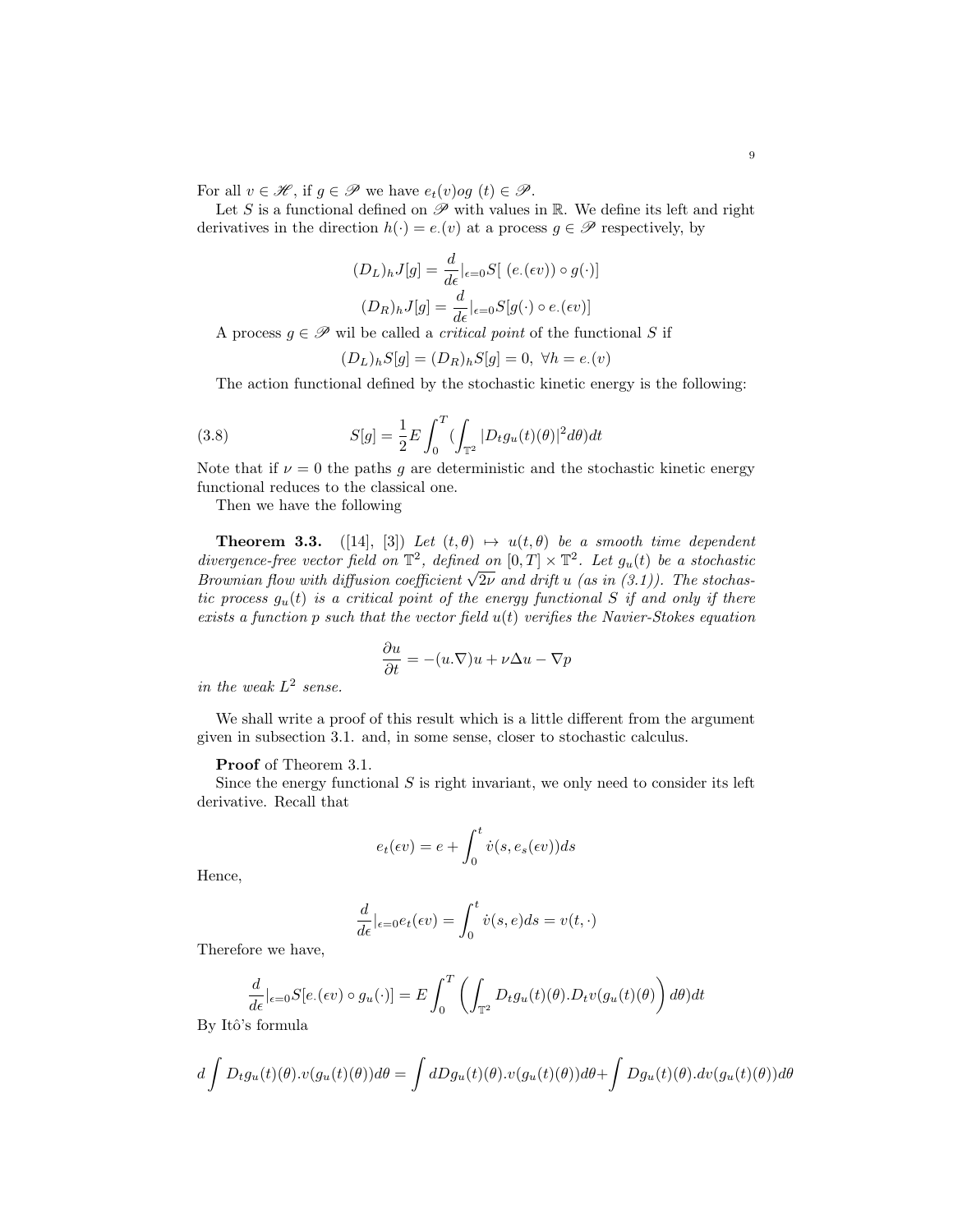$$
+ \int dD_t g_u(t)(\theta) . dv(g_u(t)(\theta)) d\theta
$$

The last Itô's contraction term is equal to

$$
2\nu(\int (\nabla v \otimes \nabla u)(g_u(t)(\theta))d\theta)dt
$$

where  $\nabla v \otimes \nabla u = \sum_{i,j=1}^2 \partial_j v^i \partial_j u^i$ . Since  $v(0) = v(T) = 0$  this implies,

$$
\frac{d}{d\epsilon}|_{\epsilon=0}S[e_{\cdot}(\epsilon v)\circ g_u(\cdot)]= -E\int_0^T(\int(D_tD_tg_u(t)(\theta)d\theta)dt - 2\nu E\int_0^T(\int(\nabla v\otimes\nabla u)(g_u(t)(\theta))d\theta)dt
$$
  
On the other hand

On the other hand

$$
D_t D_t g_u(t) = \left(\frac{\partial}{\partial t} u + (u \cdot \nabla) u + \nu \Delta u\right) (g_u(t))
$$

and therefore, using the invariance of the measure  $d\theta$  with respect to the process  $g_u$ , we obtain

$$
\frac{d}{d\epsilon}|_{\epsilon=0}S[e.(\epsilon v)\circ g_u(\cdot)] = -E\int_0^T \int \left(\frac{\partial}{\partial t}u + (u.\nabla)u - \nu \Delta u(t, g_u(t)(\theta).v(t, g_u(t)(\theta))d\theta\right)dt
$$

$$
= -\int_0^T \left(\int [\frac{\partial}{\partial t}u + (u.\nabla)u - \nu \Delta u].v(t, \theta))d\theta\right)dt
$$

from which the result follows.

The theorem above can be regarded as a particular case of stochastic variational principles on (Lie) groups, when one considers the measure preserving diffeomorphisms group on the torus. General results in Lie groups are studied in [1].

### 4. Stability properties of the stochastic Lagrangian flows

## 4.1. Stability of Euler Lagrangian flows.

One of the reasons for the success of Arnold's approach in Hydrodynamics has been its application to the study of stability properties of Euler flows. In finite dimensions it is well known that the behaviour of geodesics according to the different initial conditions can be expressed in terms of the curvature of the underlying manifold via the Jacobi equation. This is still true in some sense for geodesics on the infinite-dimensional relevant space for Hydrodynamics, namely the space of volume preserving diffeomorphisms.

Arnold could show, in many cases, that the curvature of these spaces is negative and therefore that the fluid trajectories are unstable (or "chaotic"), i.e. their distance, starting from different initial conditions, grows exponentially during time evolution (c.f. [7]).

Recall from Riemannian geometry that, given a family of geodesics  $\{X_\tau(\cdot)\}$ defined on a Riemannian manifold which is endowed with a connection ∇, the Jacobi field  $J(t) = \frac{\partial X(t)}{\partial \tau}|_{\tau=0}$  describes the behaviour of the geodesics in a neighborhood of  $X_0$ . The geodesic equation is  $\nabla_X \dot{X} = 0$  and the Jacobi field satisfies the Jacobi equation (its linearisation),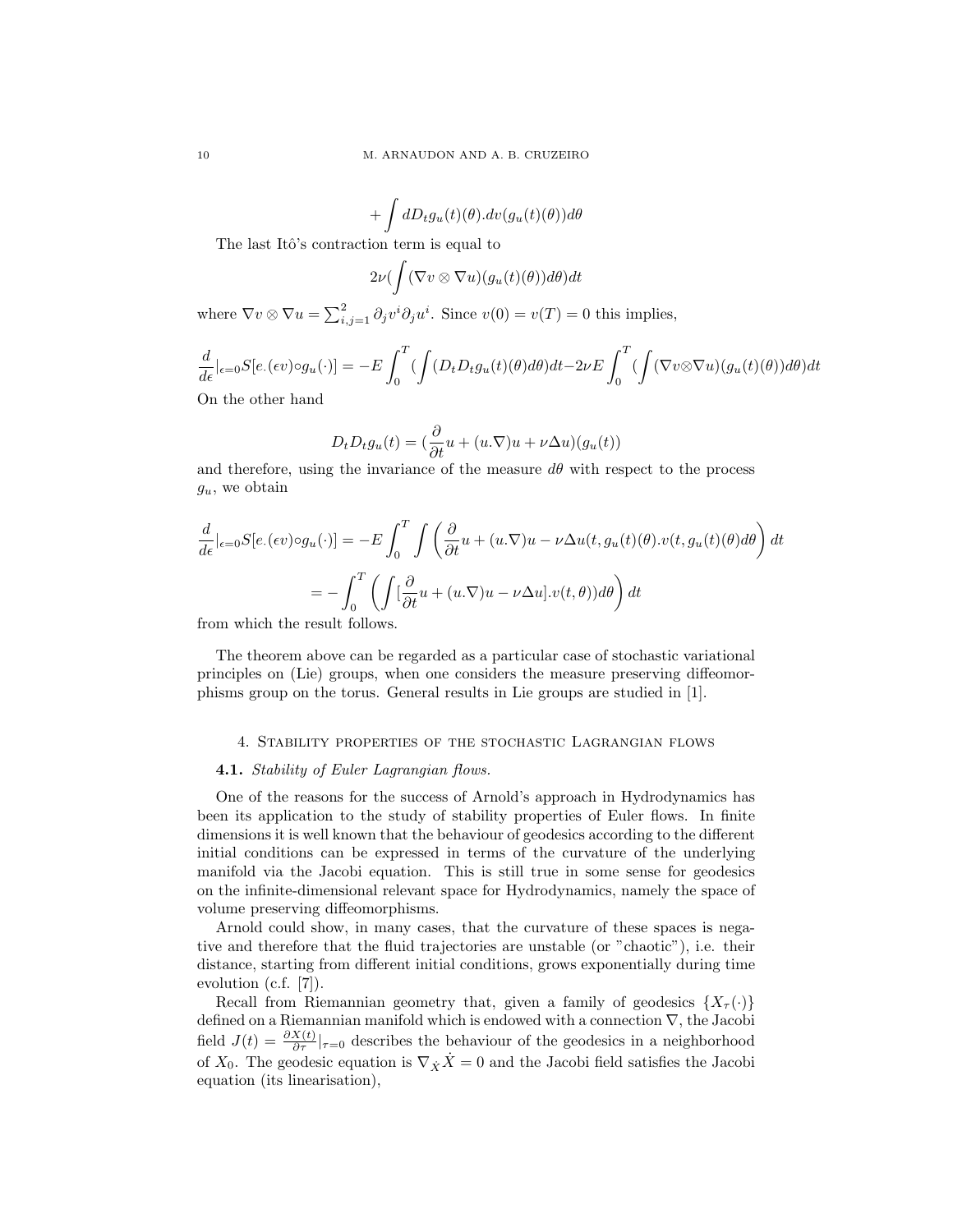$$
\nabla_{\dot X}\nabla_{\dot X}J=-R(J,\dot X)\dot X
$$

where R denotes the Riemannian curvature tensor.

In [32] existence of unbounded Jacobi fields in the diffeomorphism group  $G_V^s$  was shown:

**Theorem 4.1.** ([32]) Let g ge a geodesic in  $G_V^s$  and  $J(t)$  a non zero solution of the Jacobi equation  $\nabla_{\dot{g}} \nabla_{\dot{g}} J = -R(J, \dot{g}) \dot{g}$  with  $J(0) = 0$ ,  $\nabla_{\dot{g}} J(0) = \dot{J}_e \in T_e(G_V^s)$ and such that the two dimensional curvature of the plane spanned by  $J(t)$  and  $\dot{g}(t)$ is non positive for all t. Then  $||J(t)||_{L^2} \ge ct$  for all t and some positive constant c depending on  $\dot{J}_e$ .

The corresponding geodesics, in this case, are said to be Lagrangian unstable. In the specific case of the two dimensional torus curvatures are shown no be negative, which implies the exponential instability of the geodesics (c.f. [7]).

# 4.2. Stability of stochastic Lagrangian flows.

The stochastic Lagrangian flows are, as we have seen, critical points of a generalized stochastic energy functional, and can therefore be regarded as generalized geodesics. We shall discuss in Section 5 how we can give a meaning to the corresponding geodesic equation, but it is still not clear how to define the associated Jacobi fields. Instead, we describe stability of the stochastic Lagrangian flows by explicitly computing the formula for the distance between two such flows.

For viscous flows it is expected that the trajectories of the particles become closer and closer after some possible initial stretching. Of course these are dissipative systems and they have no standard geodesic formulation. For our model, at least in the case of the two dimensional torus, we could show that the sensitivity with respect to initial conditions of the trajectories is enhanced by their stochasticity. Their behaviour will depend of the choice of the coefficients  $\lambda_k$  in (3.3) or, in other words, on which scales and with what strenght the motion is excited.

We shall describe here the study of the  $L^2$  distance between trajectories, following our study in [3]. Some particular solutions and simulations were discussed in [5] where we have considered the ponctual distance.

Let  $g_u$  and  $\tilde{g}_u$  be two stochastic Lagrangian trajectories associated with the same drift and starting from two different diffeomorphisms  $\phi$  and  $\psi$  on the torus. Namely,

$$
dg_t = \sqrt{2\nu}(\text{od}x(t))(g_t) + u(t, g_t)dt, \qquad d\tilde{g}_t = \sqrt{2\nu}(\text{od}x(t))(\tilde{g}_t) + u(t, \tilde{g}_t)dt
$$

with

 $g_0 = \phi, \quad \tilde{g}_0 = \psi, \quad \phi \neq \psi$ 

We consider the  $L^2$  distance of the particles defined by

$$
\rho^2(\phi,\psi) = \int_{\mathbb{T}^2} |\phi(\theta) - \psi(\theta)|^2 d\theta
$$

Denoting  $\rho_t = \rho(q_t, \tilde{q}_t)$  and  $\tau(q, \tilde{q}) = \inf\{t > 0 : \rho_t = 0\}$ . We have the following result:

**Proposition** The stopping time  $\tau(q, \tilde{q})$  is infinite.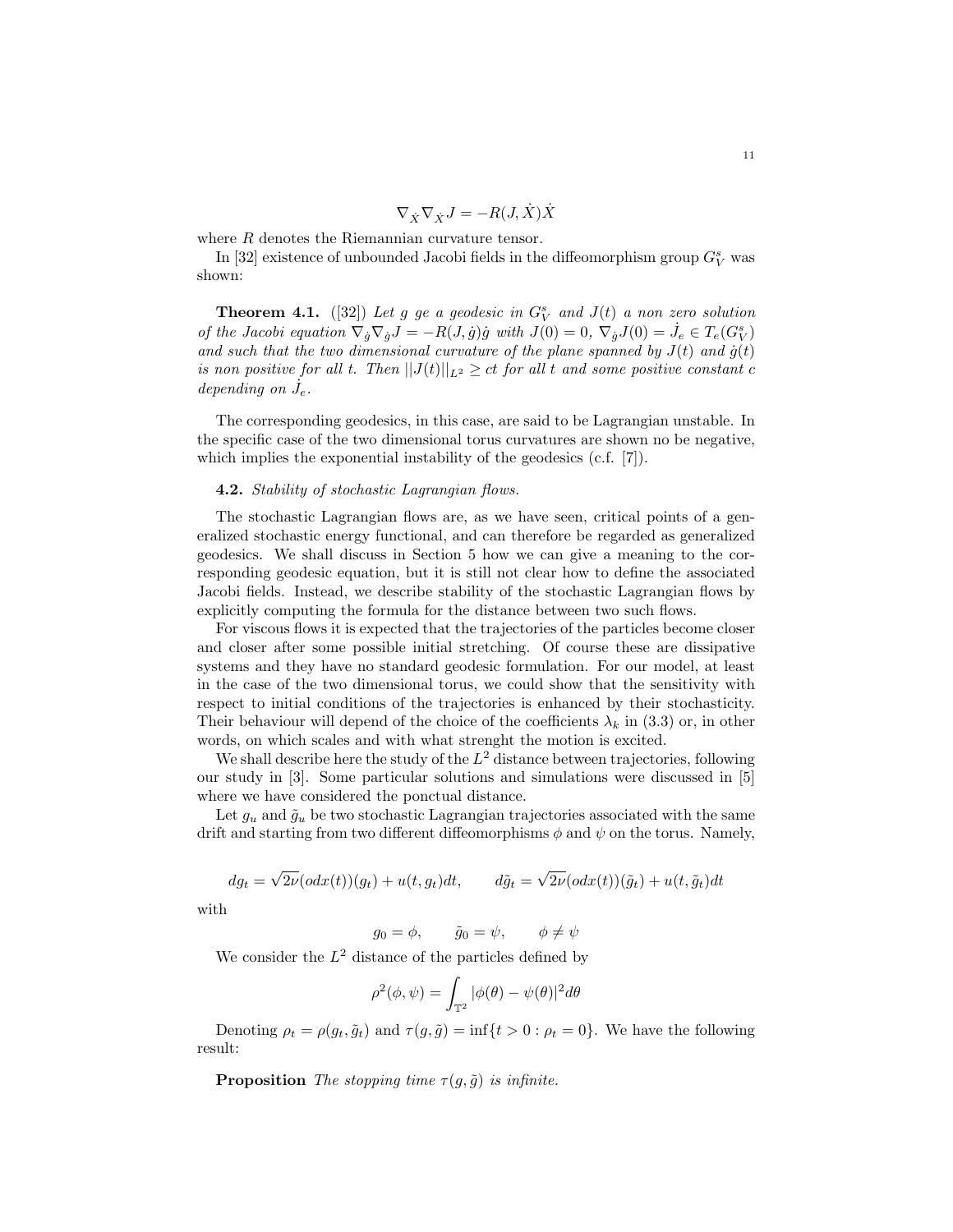**Proof.** By uniqueness of the solution of the s.d.e. for  $\tilde{g}_t$ , for all  $t > 0$  we can write  $\tilde{g}_t(\theta) = g_t((\phi^{-1} \circ \psi)(\theta))$ . Since  $g_t, \varphi$  and  $\psi$  are diffeomorphisms, if  $\varphi(\theta) \neq \psi(\theta)$ then  $g_t(\theta) \neq g_t((\phi^{-1} \circ \psi)(\theta)).$ 

As  $\phi \neq \psi$ , the set  $\{\theta \in \mathbb{T}^2, \ \tilde{g}_t(\theta) \neq g_t(\theta)\}\$  has positive measure and this implies that  $\rho_t > 0$ . Therefore  $\tau(g, \tilde{g})$  is infinite.

Denote by  $L_t(\theta)$  the local time of the process  $|g_t(\theta) - \tilde{g}_t(\theta)|$  when  $(g_t(\theta), \tilde{g}_t(\theta))$ reaches the cutlocus of  $\mathbb{T}^2$ . By Itô calculus we have

$$
d\rho_t = \frac{1}{\rho_t} \sum_k \lambda_k \sqrt{2\nu} \left\langle g_t - \tilde{g}_t, (A_k(g_t) - A_k(\tilde{g}_t)) dW_k^1(t) + (B_k(g_t) - B_k(\tilde{g}_t)) dW_k^2(t) \right\rangle_{\mathbb{T}}^2
$$
  
+ 
$$
\frac{1}{\rho_t} \left\langle g_t - \tilde{g}_t, u(t, g_t) - u(t, \tilde{g}_t) \right\rangle_{\mathbb{T}}^2 dt - \frac{1}{\rho_t} \int_{\mathbb{T}^2} |g_t - \tilde{g}_t|(\theta) dL_t(\theta)
$$
  
+ 
$$
\frac{1}{\rho_t} \sum_k \lambda_k^2 \nu \left( \|A_k(g_t) - A_k(\tilde{g}_t)\|_{\mathbb{T}^2} + \|B_k(g_t) - B_k(\tilde{g}_t)\|_{\mathbb{T}^2} \right) dt
$$
  
- 
$$
\frac{1}{\rho_t^3} \sum_k \lambda_k^2 \nu \left( \left\langle g_t - \tilde{g}_t, A_k(g_t) - A_k(\tilde{g}_t) \right\rangle_{\mathbb{T}^2} + \left\langle g_t - \tilde{g}_t, B_k(g_t) - B_k(\tilde{g}_t) \right\rangle_{\mathbb{T}^2} \right) dt
$$

The explicit formula above allows to estimate the  $L^2$  distance of the Lagrangian paths and, in particular, we obtained the following results

**Theorem 4.2.** ([3]) Let  $t > 0$ ,  $R \ge 1$  and

$$
\Omega_t = \left\{ \omega \in \Omega, \ \forall s \leq t, \ \forall \theta \in \mathbb{T}^2, \ |(g_s(\theta)(\omega) - \tilde{g}_s(\theta)(\omega))| \leq \frac{\pi}{2R} \right\}.
$$

If we assume the initial conditions for the  $L^2$  distance and the  $L^2$  norm of the initial velocity to be related as  $\rho_0 - 2||u_0||_{\mathbb{T}^2} > 0$ , then there exist a function  $\sigma_t > 0$  and a constant  $c(R) > 0$  such that on the set  $\Omega_t$  we have,

$$
\forall s \leq t, \quad \rho_s \geq e^{\int_0^t \sqrt{\nu} \sigma_s dz_s + \nu c(R)t} \left( \rho_0 - 2|u_0| \int_0^t e^{-\int_0^s \sqrt{\nu} \sigma_r dz_r - (\nu c(R) + \frac{\nu}{2})s} ds \right)
$$

where z is a real-valued Brownian motion, the inequality holding as long as the right hand side stays positive.

Moreover both  $\sigma$  and  $c(R)$  are explicit functions of the coefficients  $\lambda_k$ .

**Theorem 4.3.** ([3]) If we assume that there exist constants  $c_1, c_2 > 0$  such that for all  $\theta \in \mathbb{T}^2$  and  $s \in [0, t]$ ,

$$
|\nabla u(t,\theta)| \le c_1 e^{-c_2 t},
$$

then on  $\Omega_t$  we have the more precise lower bound, holding  $\forall s \leq t$ ,

$$
\rho_s \geq \rho_0 \exp\left(\int_0^t \sigma_s \, dz_s + ct - \frac{c_1}{c_2} \left(1 - e^{-c_2 t}\right)\right).
$$

For the proof of the above results we refer to [3], where we can find the explicit expressions of the functions involved in the inequalities. Analysing these expressions one can deduce that, for a fixed viscosity, the stochastic Lagrangian paths tend to get apart faster when the higher modes  $k$  (and therefore the smaller length scales)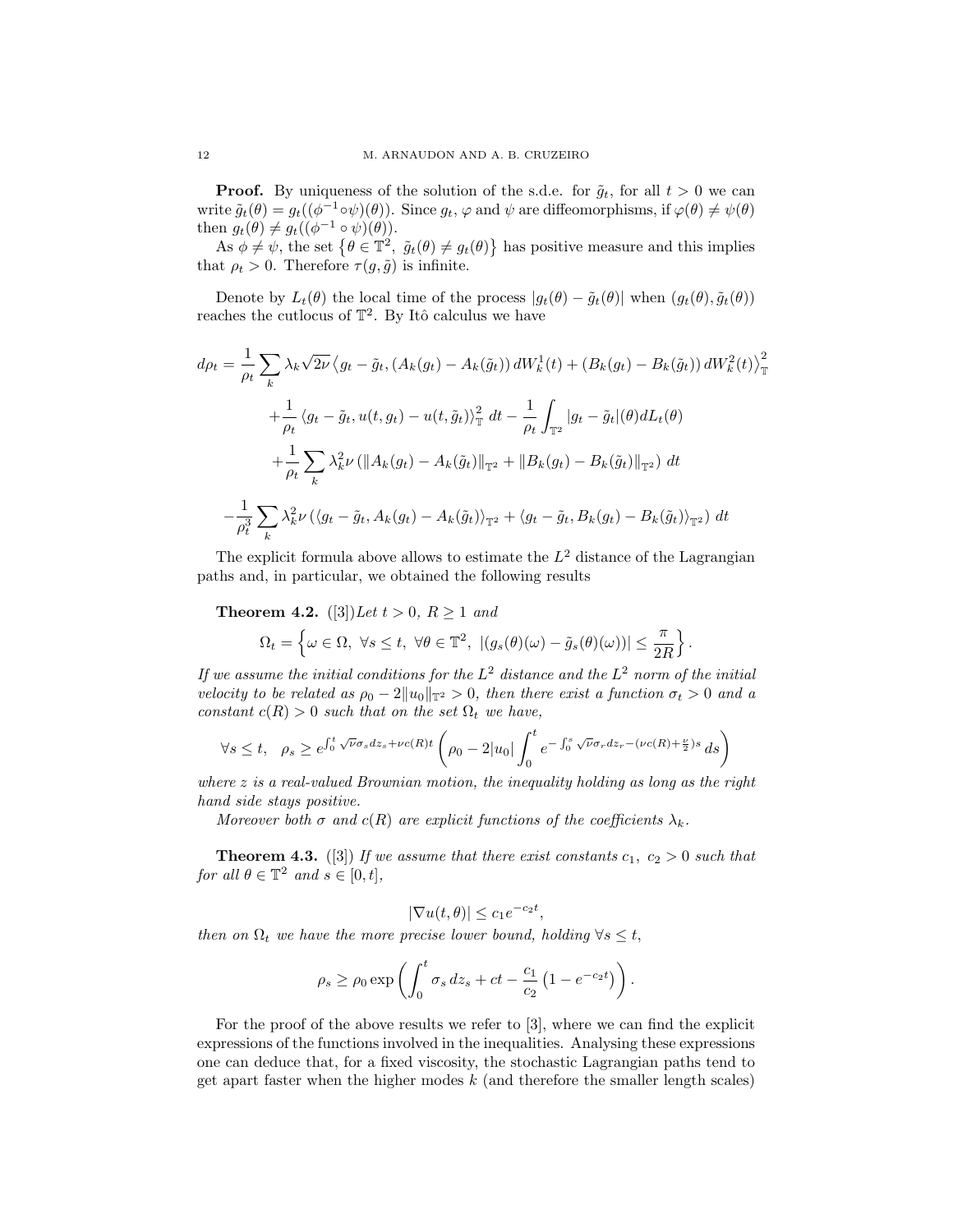are randomly excited. In any case they spread out more than the deterministic classical Lagrangian paths.

Note that even when the velocity decays to zero at exponential rate, which is the case of many solutions of the Navier-Stokes equation, the stochastic Lagrangian flows describing the position of the fluid get apart exponentially fast, at least for short times.

We have studied stability properties of stochastic Lagrangian flows on general compact manifolds in reference [2]. Generalizing the formulae for the distance between two flows we have in particular observed that, when the Ricci curvature of the manifold is negative, the chaotic regime persists.

# 5. Relation with forward-backward stochastic differential systems

A geodesic curve is a solution of a second order differential equation. It is standard to solve geodesic equations with given initial position and initial velocity, although other types of related problems where the data consists of a initial and a final position may be considered (we will refer to this "shortest path problem" in section 6).

Stochastic Lagrangian flows are, in some sense, geodesic flows, as they are critical paths of (stochastic) kinetic energy functionals. And they do satisfy some generalized second order differential equations, as we shall see. We believe that the best way to describe them is to use forward-backward stochastic differential equations. Backward stochastic equations have been initially introduced by J. M. Bismut (c.f. [8]) in relation to stochastic optimal control problems. A reference for this subject is the book [29].

Let us consider a time change in the equation for the stochastic Lagrangian flow. Namely, let us consider the diffusion process on the time interval  $[0, T]$ ,

$$
X_t(\theta) = \theta + \sqrt{2\nu} \int_0^t dx(t) (X(t)(\theta)) - \int_0^t u(T - s, X(s)(\theta)) ds
$$

Denote by  $Y(t)$  the drift of the process,

$$
Y(t) = -u(T - t, X(t)) = D_t X(t)
$$

By Itô's formula we have

$$
Y(t)(\theta) = Y(T)(\theta) + \sqrt{2\nu} \int_t^T \nabla u(T - s, X(s)(\theta)) dx(t)((X(t)(\theta)))
$$

$$
+ \int_t^T \left[ -\frac{\partial}{\partial t} u - (u.\nabla)u + \nu \Delta u \right](T - s, X(s)(\theta)) ds
$$

If the function u satisfies the Navier-Stokes equations we have

$$
Y(t)(\theta) = Y(T)(\theta) + \sqrt{2\nu} \int_t^T \nabla u(T - s, X(s)(\theta)) dx(t) ((X(t)(\theta)))
$$

$$
+ \int_t^T \nabla p(T - s, X(s)(\theta)) ds
$$

with  $Y(T)(\theta) = -u(0, X(T)(\theta)).$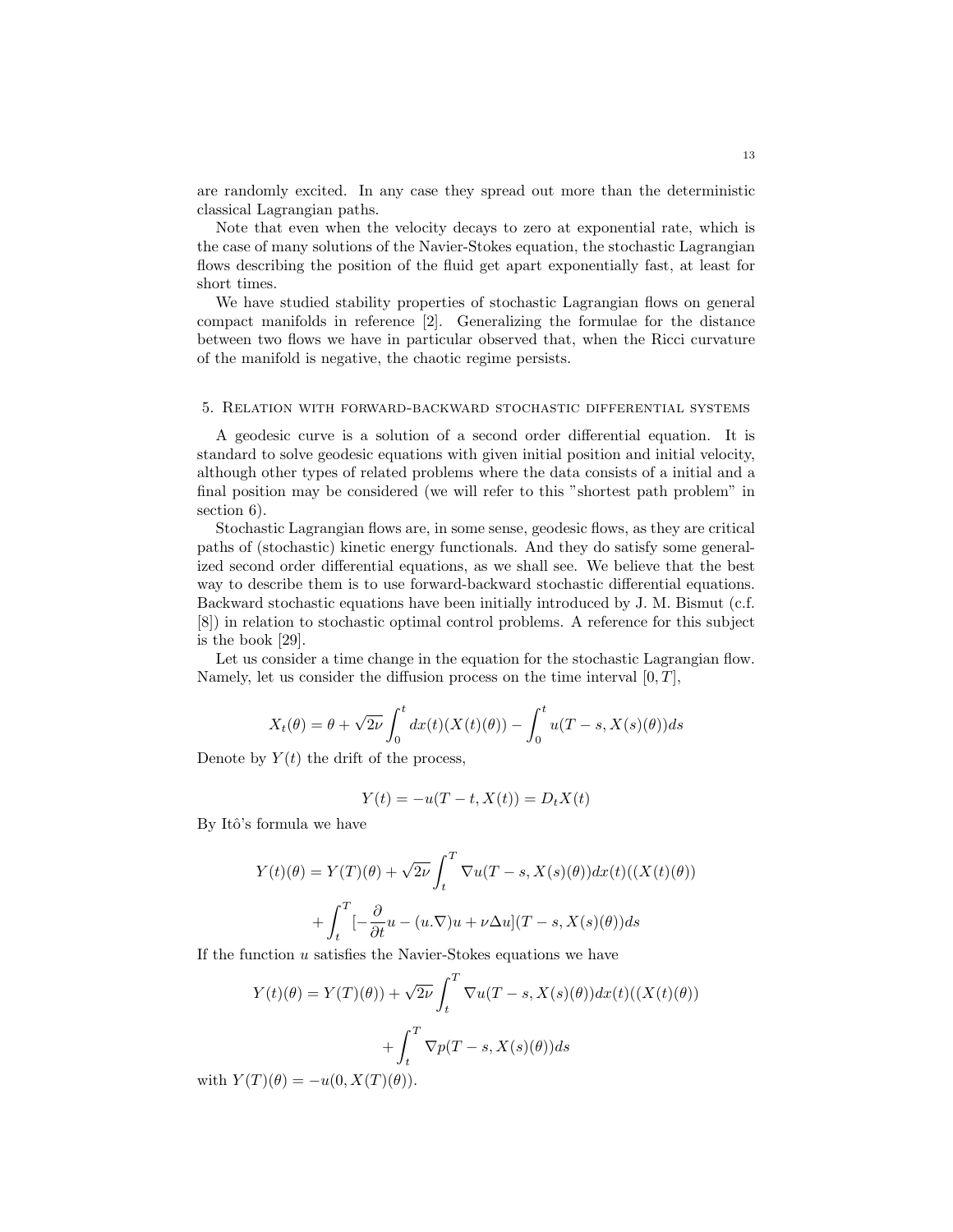The stochastic Lagrangian flows, critical paths of the kinetic energy functional, are therefore solutions of a stochastic forward-backward system with a final condition which is a function of the position. The equivalent statement is also true: solutions of such forward-backward equations are critical points of the action (c.f. [18]). More precisely, always assuming solutions of Navier-Stokes equations to be smooth, we have the following representation result,

**Theorem 5.1.** ([18]) Assume that the function  $p : [0, T] \to H^{s+1}$  is continuous and  $u_0$  is a  $H^{s+1}$  divergence-free vector field on the torus. Then there exist a triple  $(X_{\tau}(t), Y_{\tau}(t), Z_{\tau}(t))_{t \in [\tau, T]},$  with  $X_{\tau}(t) \in G_V^s(\mathbb{T}^2), Y_{\tau}(t) \in \mathscr{G}_V(\mathbb{T}^2)$  and  $Z_{\tau}(t)$  defined on  $G_V^s(\mathbb{T}^2)$  with values in the space of linear operators between  $\mathbb{T}^2$ , which is a strong solution of the forward-backward stochastic system, for  $t \in [\tau, T]$ ,

$$
\begin{cases}\n dX_{\tau}(t) = \sqrt{2\nu} dx(t)(X_{\tau}(t)) + Y_{\tau}(t)dt \\
dY_{\tau}(t) = \sqrt{2\nu} Z_{\tau}(t)dx(t) + \nabla p(X_{\tau}(t))dt \\
X_{\tau}(\tau) = e, \ Y_{\tau}(T) = u_{\tau}(X_{\tau}(T))\n\end{cases}
$$

Reciprocally, if for every  $\tau \in [0,T]$  such a solution  $(X_{\tau}(t), Y_{\tau}(t), Z_{\tau}(t))$  exists, which is continuous in t and with values in the above spaces, then there exist a vector field  $u: \mathbb{T}^2 \to \mathbb{T}^2$ ,  $u \in H^s$ , such that a.s.  $Y(t) = -u(T - t, X(t)(\theta))$  and  $u(t, \cdot)$  solves the Navier-Stokes equations with initial condition  $u_0$ .

We have therefore a characterization of stochastic Lagrangian flows as second order differential systems. A generalization of this type of results to Lie groups is described in [12].

In [19], by considering a related backward system for the vorticity, we show existence of solutions in the two-dimensional torus case.

# 6. Generalized stochastic Lagrangian flows

The second order geodesic equations characterizing Lagrangian flows, both in ths deterministic and in the stochastic case, can be associated to different kinds of boundary conditions. We may prescribe an initial position  $q(0)$  and initial velocity  $u(0)$  and in this case we are led to solving, after a change of time, and in the stochastic (Navier-Stokes) setting, a forward-backward system, as described in last section.

One can also give an initial and final position. For the Euler equation this is called the "shortest path problem". It was solved by Ebin and Marsden ([20]) for sufficiently smooth data (together with some topological restrictions on this data) and for small time intervals. In general the problem is very difficult, maily because the action functional does not involve derivatives in space while the incompressibility condition is a condition on the determinant of the flow. It is therefore not possible to use classical methods for controlling minimizing sequences. Actually there are situations where there exist no shortest path: this was firt shown by A. I. Shnirelman in [34], where a counterexample, defined on the three dimensional cube as configuration space, was constructed.

3.3. The deterministic case.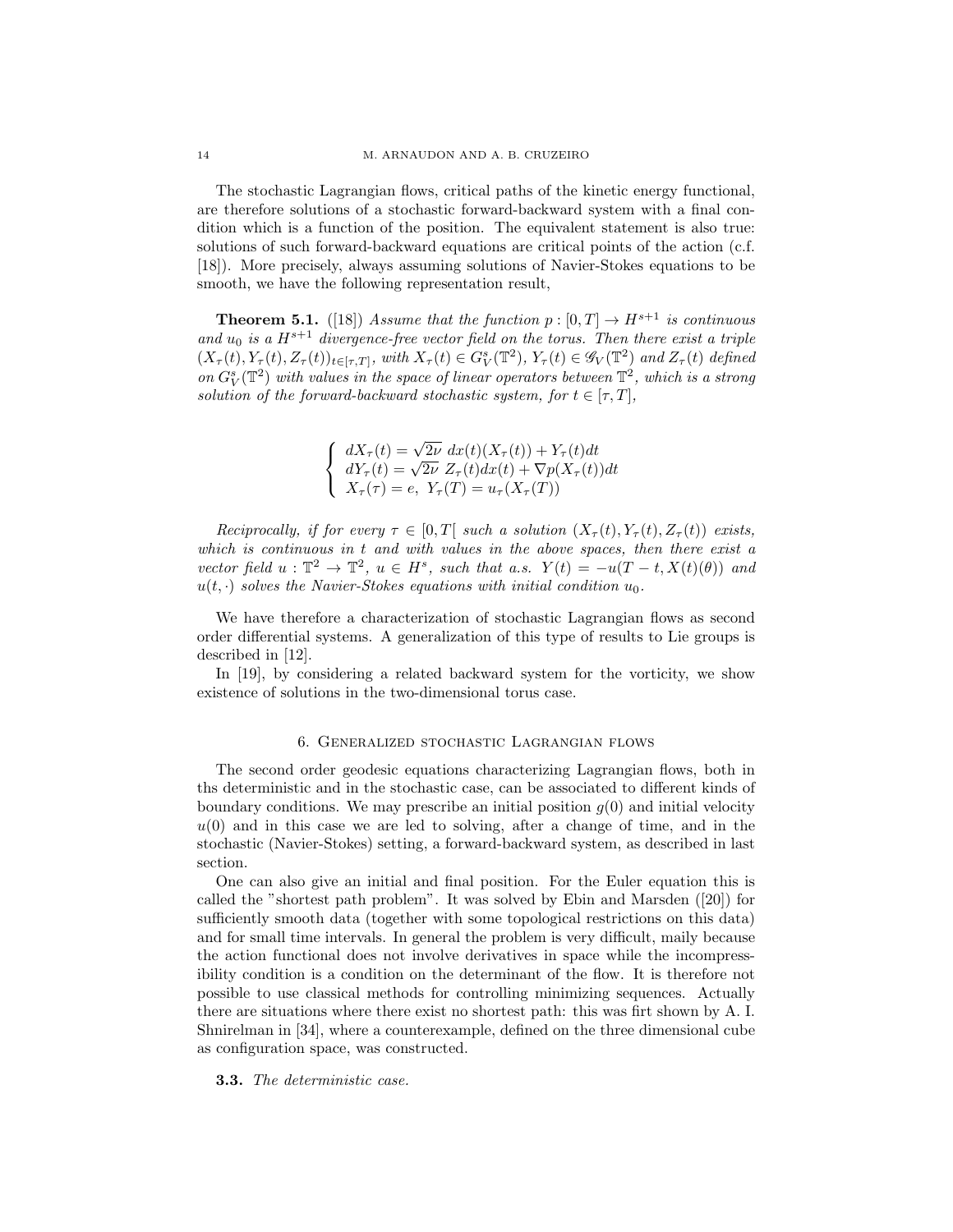In [10] Y. Brenier introduced a probabilistic concept of generalized flow for the Euler equations. This concept allows to relax the problem and consider the Lagrangian flows to be not single trajectories but measures on a space of trajectories.

Let us briefly recall the basic notions for this problem. Let  $M$ , as before, be a compact finite dimensional manifold (without boundary). Following [10] we define a doubly stochastic probability measure as a probability measure  $\eta$  on  $M \times M$  such that

$$
\int_{M \times M} f(x) \eta(dx, dy) = \int_{M \times M} f(y) \eta(dx, dy) = \int_{M} f(x) dx
$$

Consider a deterministic flow of measurable maps  $g(t): M \to M$  which are invertible and volume-preserving (incompressible flows). Then  $\eta_{g(t)}(dx, dy) = \delta(y - dy)$  $g(t)(x)dx$  defines a doubly stochastic probability measure, since we have

$$
\int_{M \times M} f(x, y) \eta_{g(t)}(dx, dy) = \int_M f(x, g(t)(x)) dx
$$

and  $q$  is volume preserving.

The general idea is to solve the shortest path problem in the space of doubly stochastic measures rather then in some space  $G_V^s$ .

With an incompressible flow  $g(t)$  we can associate a measure Q on the path space  $\Omega = C([0, T]; M)$  such that, for any cylindrical functional  $F(\gamma) = f(\gamma(t_1), ..., \gamma(t_n)),$ we have,

$$
\int_{\Omega} F(\gamma)dQ(\gamma) = \int_{M} f(g(t_1)(x), ..., g(t_n)(x))dx
$$

Then Q satisfies the following properties,

$$
\forall t \in [0, T] \int_{\Omega} f(\gamma(t)) dQ(\gamma) = \int_{M} f(x) dx \text{ (incompressibility)}
$$

and

$$
\int_{\Omega} f(\gamma(0), \gamma(T)) dQ(\gamma) = \int_{M \times M} f(x, y) \delta(y - g_T(x)) dx
$$

The second property tells us that the marginals of the flow define a doubly stochastic probability measure. We say that the flow reaches the final configuration  $\eta(dx, dy) = \delta(y - g_T(x))dx.$ 

Such a measure  $Q$  is called a *generalized incompressible flow* reaching the final configuration  $\eta$ . We associate with it the action functional associated with the kinetic energy,

$$
A(Q) = \frac{1}{2} \int_M \left(\int_0^T |\dot{\gamma}(t)|^2 dt\right) dQ(\gamma)
$$

**Theorem 6.1.**([10]) For any final configuration  $\eta$ , if there exists one incompressible generalized flow Q that reaches  $\eta$  at time T with a finite kinetic energy, then there exists such a flow that minimizes the action.

Brenier also proved that the set of classical, deterministic Lagrangian flows for the Euler equation is contained in the set of generalized flows; therefore this is a natural framework to extend Euler Lagrangian flows. Furthermore he proved that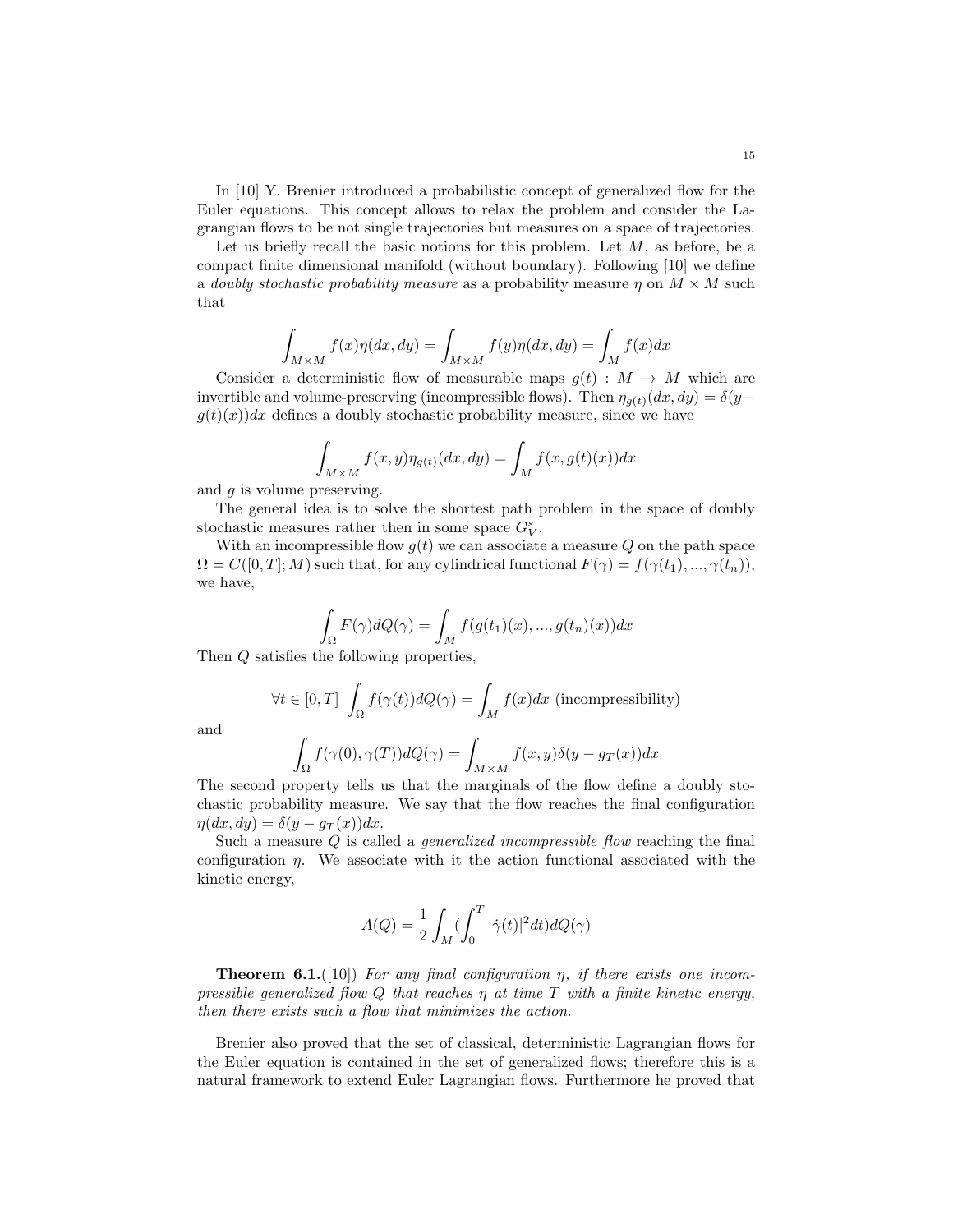the inclusion is strict, giving examples of generalized flows that do not come from classical ones.

### 3.3. The stochastic case.

We can generalize Brenier's notion of generalized flow for stochastic processes and give a meaning of Navier-Stokes Lagrangian flows in this weaker sense: this is the content of reference [4]. Again, for simplicity, we describe here this approach in the case where  $M$  is the two dimensional torus.

Let  $\eta$  be a probability measure on  $\mathbb{T}^2 \times \mathbb{T}^2$  with marginals equal to  $d\theta$  which, in particular, desintegrates as  $\eta(d\theta, d\sigma) = d\theta \eta_{\theta}(d\sigma)$ . Consider semimartingale flows on  $\mathbb{T}^2$  defined on the time interval  $[0, T]$  with the properties:

(1)  $g(0)(\theta) = \theta$  and for all  $x \in M$ ,  $g(T)(\theta)$  has law  $\eta_{\theta}$ ;

(2)  $q(\cdot)(\theta)$  satisfies the Itô equation

$$
dg_u(t)(\theta) = \sqrt{2\nu}dx(t) + u(t, g_u(t)(\theta), \omega)dt;
$$

where  $(t, \theta, \omega) \mapsto u(t, \theta, \omega) \in T_{\theta}(\mathbb{T}^2) = \mathbb{T}^2$  is a time-dependent adapted drift with locally bounded variation in  $\theta$  (in the sense of distributions);

 $(3)$  the kinetic energy of g

$$
\mathcal{E}(g) := \frac{1}{2} \mathbb{E} \left[ \int \left( \int_0^T |D_t g(\theta, \cdot) dt|^2 \right) d\theta \right]
$$

$$
= \frac{1}{2} \mathbb{E} \left[ \int \left( \int_0^T |u(t, \theta, \cdot) dt|^2 \right) d\theta \right]
$$

is finite;

(4) almost surely for all  $t \in [0, T]$ , div  $u(t, \cdot, \omega) = 0$ . This together with the definition of the Brownian motion  $x$  implies that the flow is incompressible, i.e. for all  $t, \omega$  a.s. for all  $f \in C(\mathbb{T}^2)$ ,

$$
\int_{\mathbb{T}^2} f(g(t)(\theta)(\omega))d\theta = \int_{\mathbb{T}^2} f(\theta)d\theta
$$

Notice that when the viscosity parameter is zero we can consider  $\eta_{\theta} = \delta_{h(\theta)}$  and these semimartingale flows coincide with Brenier's generalized flows.

It is not clear how to obtain the existence of critical points for our variational principles among semimartingale flows satisfying  $g(0)(\theta) = \theta$ . For this reason we have considered their corresponding transports instead.

To a semimartingale flow  $g(t)(.)$  we can associate a transport  $\Theta^g$  defined as a map which, to functions  $\varphi, \psi$  that we shall consider to belong to  $C^{\infty}(\mathbb{T}^2)$ , associates the process

$$
\Theta^g_t(\varphi,\psi)=\int_{\mathbb{T}^2}\phi(\theta)\psi(g(t)(\theta))d\theta
$$

This process is therefore a real valued semimartingale satisfying the equation,

$$
\Theta_t^g(\varphi, \psi) = \int_{\mathbb{T}^2} \varphi \psi d\theta + \nu \sum_k \lambda_k \int_0^t \Theta_s^g(\varphi, \text{div}(\psi H_k)) dW_k(t)
$$

$$
+ \int_0^t \Theta_s^g(\varphi, \text{div}(\psi u(s, \cdot, \omega)) ds + \frac{1}{2} \int_0^t \Theta_s^g(\varphi, \Delta \psi) ds
$$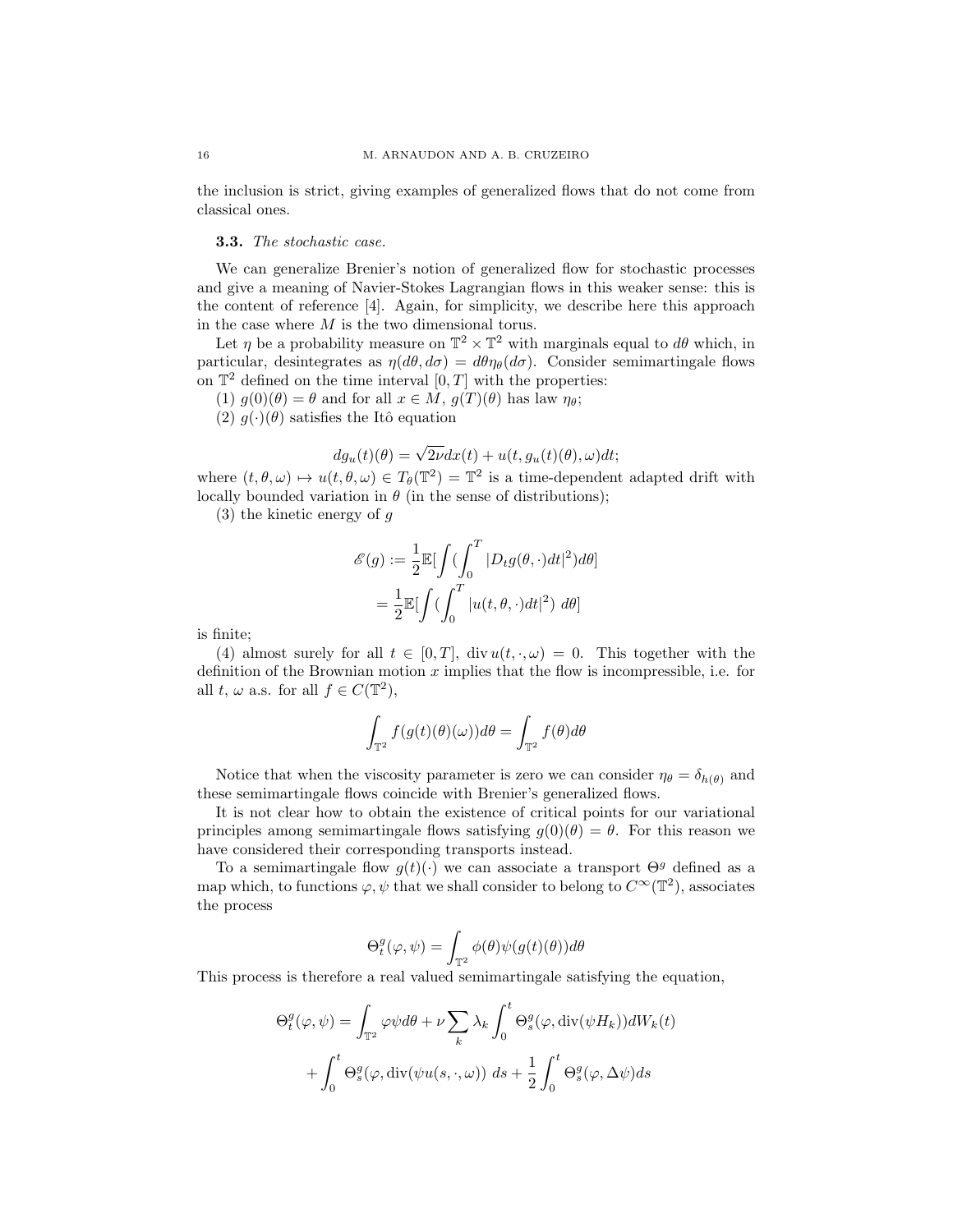where  $H_k$  is a generic notation for the vector fields  $A_k$  and  $B_k$ . We have,

$$
\Theta_t^g(\varphi, \psi) = \int_{\mathbb{T}^2} \varphi(g(t)(\cdot)(\omega))^{-1}(\theta) \psi(\theta) d\theta
$$

The time derivative of the drift of the semimartingale  $\Theta_t^g(\varphi, \psi)$  is given by

$$
D_t \Theta^g(\varphi, \psi) = \Theta_t^g \left( \varphi, \text{div}(\psi u)(t, \cdot, \omega) + \frac{1}{2} \Delta \psi \right).
$$

The semimartingales  $\Theta_t^g$  posess properties (i)-(vii) below, which leads us to the following

Definition ([4]) A generalized flow with diffusion coefficient determined by the vector fields  $H_k$  and final configuration  $\eta$  is a bilinear map  $\Theta$ , which to  $\varphi, \psi \in$  $C^{\infty}(\mathbb{T}^2)$  associates a continuous semimartingale  $t \mapsto \Theta_t(\varphi, \psi)$ ,  $t \in [0, T]$ , with the following properties:

(i) for all  $\varphi, \psi \in C^{\infty}(\mathbb{T}^2)$ ,

$$
E[\Theta_T(\varphi,\psi)] = \int_{\mathbb{T}^2\times\mathbb{T}^2} \varphi(\theta)\psi(\sigma)\eta(d\theta,d\sigma);
$$

(ii) for all  $\varphi, \psi \in C^{\infty}(\mathbb{T}^2)$ ,

$$
\Theta_t(\varphi, 1) = \int_{\mathbb{T}^2} \varphi(\theta) d\theta \quad \text{and} \quad \Theta_t(1, \psi) = \int_M \phi(\theta) d\theta \quad \text{a.s. for all } t
$$

(iii) for all  $\varphi_1, \psi_1, \varphi_2, \psi_2 \in C^{\infty}(\mathbb{T}^2)$  the covariance function satisfies

$$
d[\Theta(\varphi_1, \psi_1), \Theta(\varphi_2, \psi_2)]_t = \nu^2 \sum_k \lambda_k^2 (\Theta_t(\varphi_1, \text{div}(\phi_1 H_k))(\Theta_t(\varphi_2, \text{div}(\phi_2 H_k))dt).
$$

(iv) for all  $\varphi, \psi \in C^{\infty}(\mathbb{T}^2)$ , the semimartingale

$$
\tilde{\Theta}_t(\varphi, \psi) := \Theta_t(\varphi, \psi) - \frac{1}{2} \int_0^t \Theta_s(\varphi, \Delta \psi) ds
$$

has absolute continuous drift with time derivative  $D\tilde{\Theta}(\varphi, \psi)$ . In particular

$$
E[\int_0^T (D_t \tilde{\Theta}(\varphi, \psi))^2] dt \leq 2\mathscr{E}'(\Theta) ||\varphi||^2_{L^2(M)} ||\nabla \psi||^2_{L^{\infty}(\mathbb{T}^2)}.
$$
  
(v) for all  $\varphi, \psi \in C^{\infty}(\mathbb{T}^2)$ ,

$$
\Theta_0(\varphi, \psi) = (\varphi, \psi)_{L^2(\mathbb{T}^2)}
$$

(vi)  $\Theta$  is nonnegative, that is for all nonnegative  $\varphi, \psi \in C^{\infty}(\mathbb{T}^2)$ ,  $\Theta(\varphi, \psi)$  is a nonnegative process

(vii) for all  $\varphi, \psi \in C^{\infty}(\mathbb{T}^2)$ , a.s. for all  $t \in [0, T]$ ,

$$
||\Theta_t(\varphi,\psi)|| \leq ||\varphi||_{L^2(\mathbb{T}^2)} ||\psi||_{L^2(\mathbb{T}^2)}.
$$

Define the kinetic energy of  $\Theta$  as

$$
\mathscr{E}'(\Theta) = \frac{1}{2} \sup \left\{ \sum_{j=1}^{m} \sum_{k=1}^{\ell} E \left[ \int_0^T \frac{\left( D \tilde{\Theta}_t(\varphi^j, \psi^k) \right)^2}{\Theta_t(\varphi^j, 1)} \right] dt, m, \ell \ge 1, \right\}
$$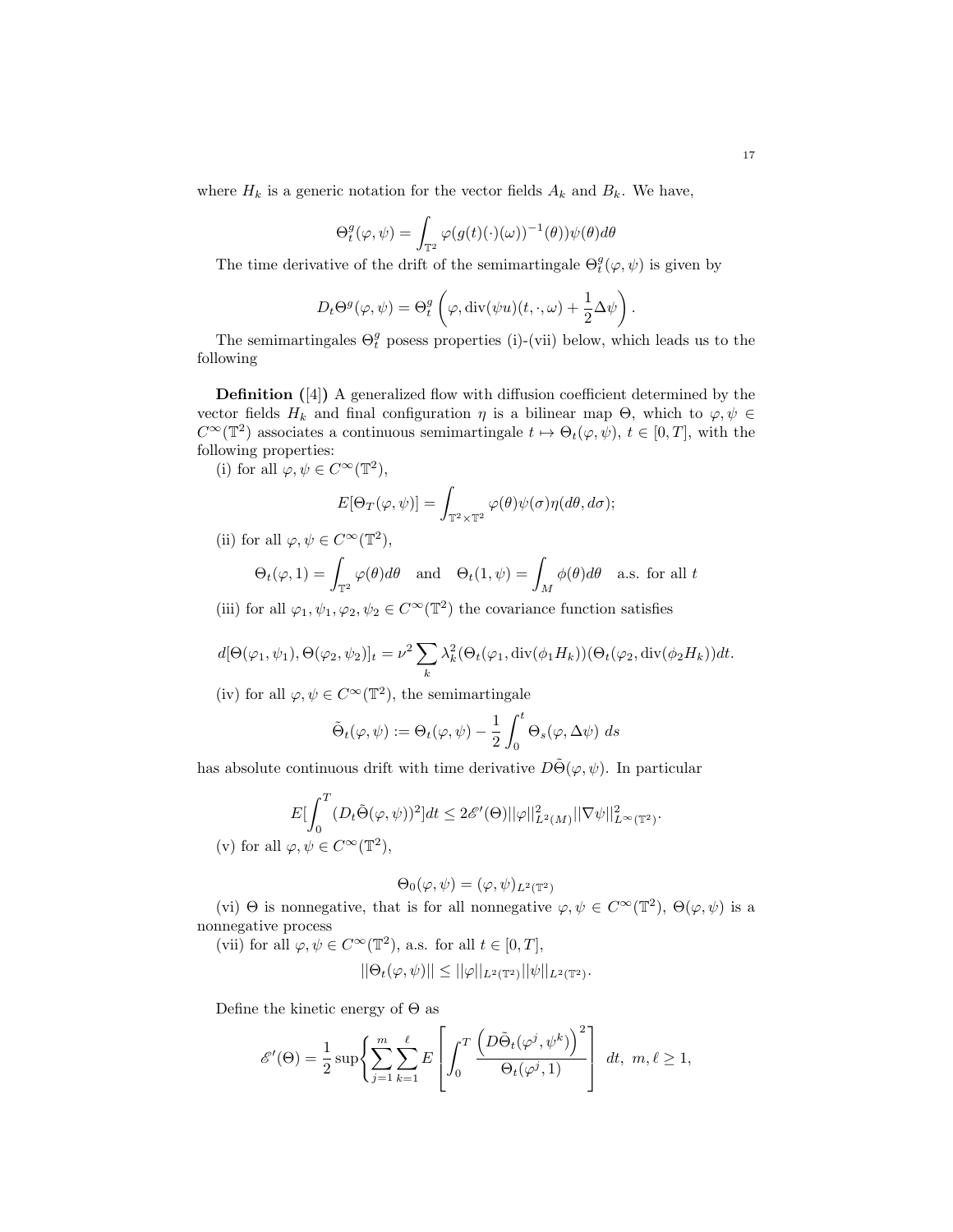$$
\varphi^j, \psi^k \in C^{\infty}(\mathbb{T}^2), \varphi^j \ge 0, \sum_{j=1}^m \varphi^j = 1, \ \psi^k \text{ s.t. } \forall v \in \mathbb{T}^2, \ \sum_{k=1}^{\ell} \langle \nabla \psi^k, v \rangle^2 \le ||v||^2 \Bigg\},\
$$

where  $D_t \tilde{\Theta}(\varphi^j, \psi^k)$  denotes the time derivative of the drift of  $\tilde{\Theta}_t(\varphi^j, \psi^k)$ . Notice that  $\Theta_t(\varphi^j, 1) = \int_{\mathbb{T}^2} \varphi^j(\theta) d\theta$  by the incompressibility condition.

This kinetic energy is an extension of the one defined in (3), i.e., for a semimartingale flow the two definitions coincide:

**Proposition 6.2.** ([4]) For a semimartingale flow g we have

$$
\mathscr{E}'(\Theta^g) = \mathscr{E}(g)
$$

We have proved the following extension of Brenier's result to generalized stochastic flows:

**Theorem 6.3.** ([4]) If there exists a stochastic generalized flow with fixed diffusion coefficient and final configuration  $\eta$  having a finite kinetic energy, then there exists one such flow that minimizes the energy.

Under which conditions the generalized minimizer is unique or corresponds to a semimartingale flow remain, among other questions, open problems.

What we did prove (c.f. [4]) is that there exist stochastic generalized flows which do not correspond to Navier-Stokes semimartingale flows. They can be built upon weak solutions of some transport equations.

Acknowledments: The second author wishes to thank the hospitality of the Centre Bernoulli at EPFL, Lausanne, where she had the opportunity to present these subjects as a minicurse and also to acknowledge the support of the FCT portuguese project PTDT/MAT/104173/2008.

### **REFERENCES**

- [1] M. Arnaudon, X. Chen and A.B. Cruzeiro, Stochastic Euler-Poincaré reduction, http://arxiv.org/abs/1204.3922
- [2] M.Arnaudon and A.B. Cruzeiro, Stochastic Lagrangian flows on compact manifolds, Stochastics 84, Issue 2-3 (2012), 367–381.
- [3] M. Arnaudon and A.B. Cruzeiro, Lagrangian Navier-Stokes diffusions on manifolds: variational principle and stability, Bull. Sci. Math., in press
- [4] M. Arnaudon and A.B. Cruzeiro, Generalized Navier-Stokes flows, http://arxiv.org/abs/1205.6631
- [5] M. Arnaudon, A.B. Cruzeiro and N. Galamba, Lagrangian Navier-Stokes flows: a stochastic model, J. Phys A 44 no 17 (2011), 175501.
- [6] V. I. Arnold, Sur la géométrie différentielle des groupes de Lie de dimension infinie et ses applications à l'hydrodynamique des fluides parfaits, Ann. Inst. Fourier 16 (1966), 316–361.
- [7] V. I. Arnold and B. A. Khesin, Topological Methods in Hydrodynamics, Springer-Verlag, 1998.
- [8] J.-M. Bismut, An introductory approach to duality in optimal stochastic control, Comm. Math. Phys. 275 (2007), no. 1, 62–78.
- J.-M. Bismut, Mécanique Aléatoire, Lecture Notes in Math. 866, Springer-Verlag, 1981.
- [10] Y. Brenier, The least action principle and the related concept of generalized flows for incompressible perfect fluids, J. Amer. Math. Soc. 2 (1989), no. 2, 225–255.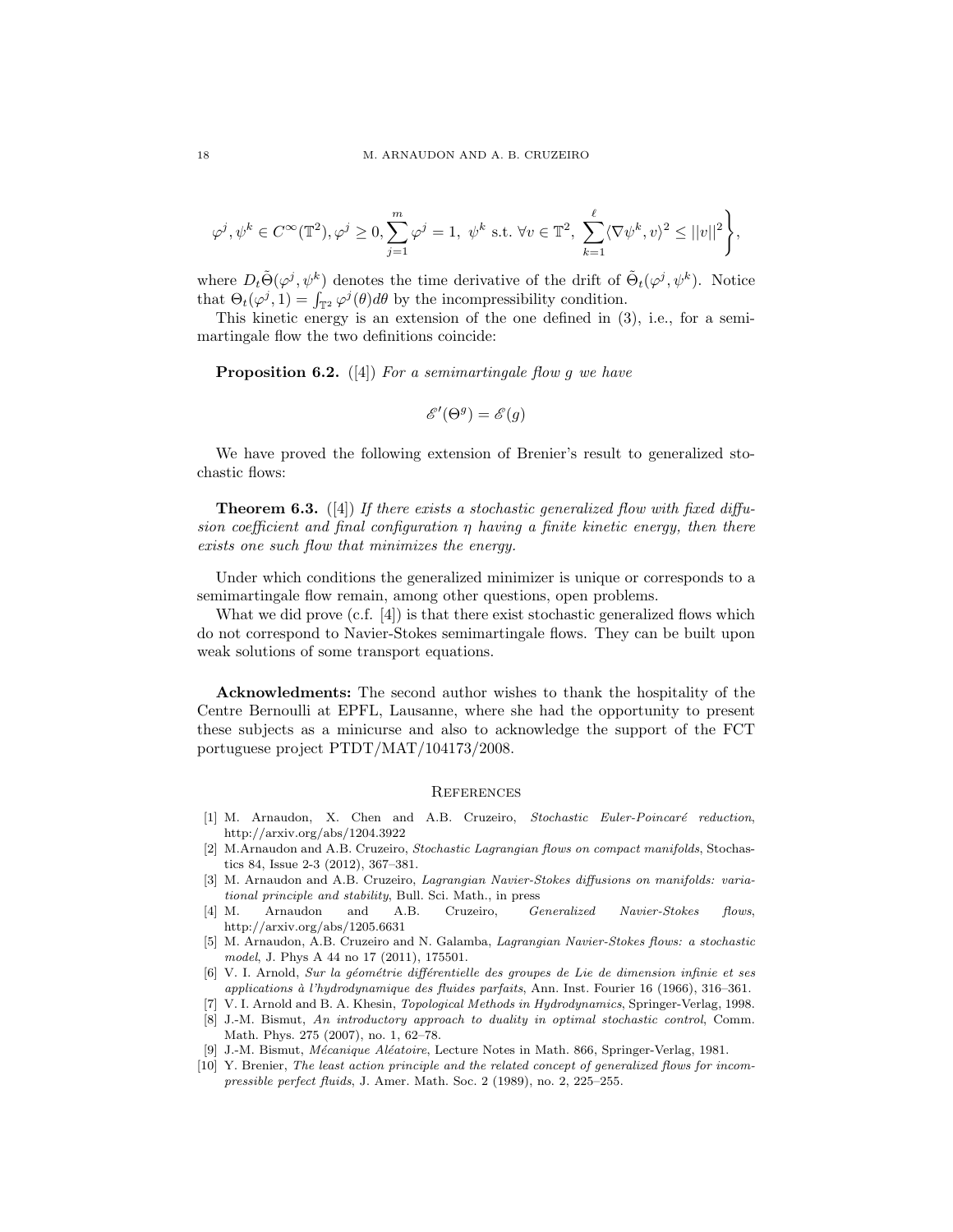- [11] J.A Lázaro-Camí and J.P. Ortega, Stochastic Hamiltonian dynamical systems, SIAM Review Vol. 20 (1978), no. 1, 65–122.
- [12] X. Chen and A.B. Cruzeiro, Stochastic geodesics and stochastic backward equations on Lie groups, preprint.
- [13] K.L. Chung and J.-C. Zambrini, *Introduction to random time and quantum randomness*, World Scientific, 2003.
- [14] F. Cipriano and A.B. Cruzeiro, Navier-Stokes equation and diffusions on the group of homeomorphisms of the torus, Comm. Math. Phys. 275 (2007), no. 1, 255–269.
- [15] P. Constantin, An Eulerian-Lagrangian approach to the Navier-Stokes equations, Comm. Math. Phys. 216 (2001), no. 3, 663–686.
- [16] P. Constantin and G. Iyer, A stochastic Lagrangian representation of 3-dimensional incompressible Navier-Stokes equations, Comm. Pure Appl. Math. 61 (2008), no. 3, 330–345.
- [17] A.B. Cruzeiro and P. Malliavin, Nonergodicity of Euler fluid dynamics on tori versus positivity of the Arnold-Ricci tensor, J. Funct. Anal. 254 (2008), no. 7, 1903–1925 and Corrigendum, J. Funct Anal. 256 (2009), no. 12.
- [18] A.B. Cruzeiro and E. Shamarova, Navier-Stokes equations and forward-backward SDEs on the group of diffeomorphisms of the torus, Stoch. Proc. and their Applic. 119 (2009), 4034– 4060.
- [19] A.B. Cruzeiro and Zh. Qian, in preparation.
- [20] D. G. Ebin and J. Marsden, Groups of diffeomorphisms and the motion of an incompressible fluid, Ann. of Math. (2) 92 (1970), 102-163.
- [21] G.L. Eyink, Stochastic least-action principle for the incompressible Navier-Stokes equation, Phys. D 239 (2010), 1236–1240.
- [22] S. Fang, D. Luo and A. Thalmaier, Stochastic differential equations with coefficients in Sobolev spaces, J. Funct. Anal. 259 (2010), no 5, 1129–1168.
- [23] A. Figalli, Existence and uniqueness of martingale solutions for SDEs with rough or degenerate coecients, J. Funct. Anal. 254 (2008) no 1, 109–153.
- [24] W. H. Fleming and H. M. Soner, Controlled Markov processes and viscosity solutions, Applications of Mathematics (New York), 25. Springer-Verlag, New York, 1993.
- [25] D. D. Holm, T. Schmah and C. Stoica, Geometric Mechanics and Symmetry, Oxford Texts in Appl. Eng. Math., 2009.
- [26] B. Khesin,Groups and topology in the Euler hydrodynamics and KdV, in Hamiltonian dynamical systems and applications, Ed. W.Craig, NATO Science series B, XVI Springer-Verlag (2008), 93–102
- [27] N. V. Krylov and M. Roeckner, Strong solutions of stochastic differential equations with singular time dependent drift, Prob. Th. and Rel. Fields. 131 (2005), no 2, 154–196.
- [28] H. Kunita, Stochastic flows and stochastic differential equations, Cambridge Univ. Press, 1990.
- [29] J. Ma and J. Yong, Forward-backward stochastic differential equations and their applications, Springer-Verlag, Lecture Notes in Math., 2007.
- [30] P. Malliavin, The canonic diffusion above the diffeomorphism group of the circle, C. R. Acad. Sci. Paris 329 (1999) S. I, 325–329.
- [31] J.E. Marsden and T.S. Ratiu, Introduction to Mechanics and Symmetry, Springer-Verlag, Texts in Applied Math., 2003.
- [32] G. Misiolek, Stability of flows of ideal fluids and the geometry of the group of diffeomorphisms, Indiana Univ. Math. J. 42 (1993) no 1, 215–235.
- [33] T. Nakagomi, K. Yasue and J.-C. Zambrini, Stochastic variational derivations of the Navier-Stokes equations, Lett. Math. Phys. 160 (1981), 337–365.
- [34] A. I. Shnirelman, The geometry of the group of dieomorphisms and the dynamics of an ideal imcompressible uid, Mat. Sb.,128 1709 (1985), 82-109.
- [35] K. Yasue, A variational principle for the Navier-Stokes equation, J. Funct. Anal. 51 (1983), 133–141.